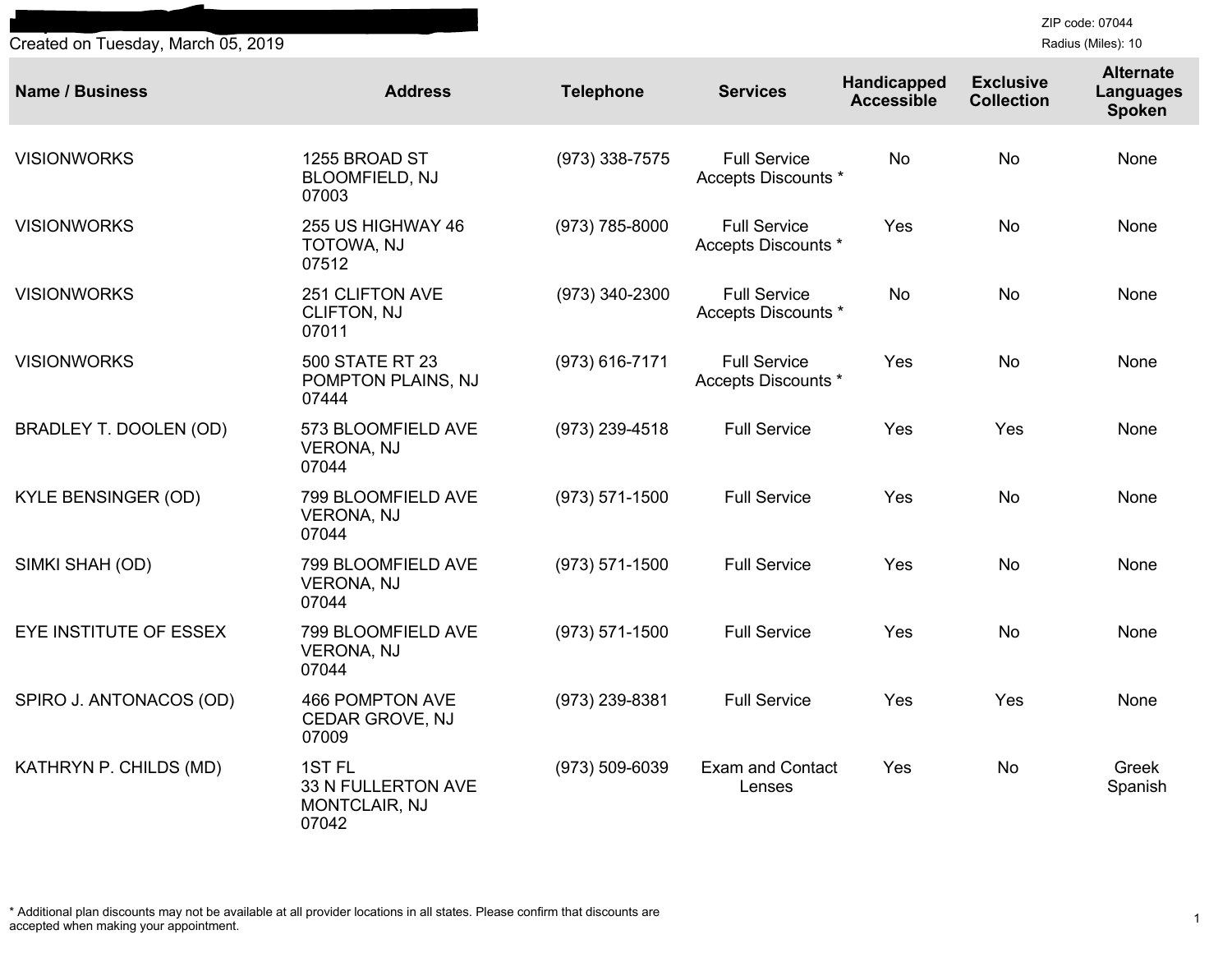Created on Tuesday, March 05, 2019

| <b>Name / Business</b>   | <b>Address</b>                                                                     | <b>Telephone</b> | <b>Services</b>                   | Handicapped<br><b>Accessible</b> | <b>Exclusive</b><br><b>Collection</b> | <b>Alternate</b><br>Languages<br>Spoken |
|--------------------------|------------------------------------------------------------------------------------|------------------|-----------------------------------|----------------------------------|---------------------------------------|-----------------------------------------|
| <b>FRANK BARNES (OD)</b> | 319 ORANGE RD<br>MONTCLAIR, NJ<br>07042                                            | (973) 744-6466   | <b>Full Service</b>               | Yes                              | Yes                                   | None                                    |
| TANYA L. CARTER (OD)     | 319 ORANGE RD<br>MONTCLAIR, NJ<br>07042                                            | (973) 744-6466   | <b>Full Service</b>               | Yes                              | Yes                                   | None                                    |
| DR ROBERT KIRSCH         | <b>495 PROSPECT AVE</b><br>WEST ORANGE, NJ<br>07052                                | (973) 736-9700   | <b>Exam and Contact</b><br>Lenses | Yes                              | <b>No</b>                             | None                                    |
| ROBERT M. KIRSCH (OD)    | 495 PROSPECT AVE<br><b>WEST ORANGE, NJ</b><br>07052                                | (973) 736-9700   | <b>Exam and Contact</b><br>Lenses | Yes                              | <b>No</b>                             | None                                    |
| ARTHUR C. TUTELA II (MD) | <b>STE 101</b><br><b>347 MOUNT PLEASANT AVE</b><br><b>WEST ORANGE, NJ</b><br>07052 | (973) 669-1240   | <b>Full Service</b>               | Yes                              | Yes                                   | Spanish                                 |
| ALAN B. SCHLUSSEL (OD)   | <b>STE 201</b><br><b>155 PROSPECT AVE</b><br><b>WEST ORANGE, NJ</b><br>07052       | (973) 736-1020   | <b>Full Service</b>               | Yes                              | Yes                                   | None                                    |
| DR ALAN SCHLUSSEL OD     | <b>STE 201</b><br>155 PROSPECT AVE<br><b>WEST ORANGE, NJ</b><br>07052              | (973) 736-1020   | <b>Full Service</b>               | Yes                              | Yes                                   | None                                    |
| GARY A. EAGLE (OD)       | <b>STE 206A</b><br>414 EAGLE ROCK AVE<br><b>WEST ORANGE, NJ</b><br>07052           | $(973)$ 325-0500 | <b>Full Service</b>               | Yes                              | Yes                                   | Spanish                                 |
| ALICIA N. DORMAN (OD)    | 245 PATERSON AVE<br>LITTLE FALLS, NJ<br>07424                                      | (973) 785-3277   | <b>Full Service</b>               | Yes                              | Yes                                   | None                                    |
| ANTHONY RUSIGNUOLO (OD)  | 225 MAIN ST<br>ORANGE, NJ<br>07050                                                 | (973) 678-2620   | Exam Only                         | Yes                              | Yes                                   | None                                    |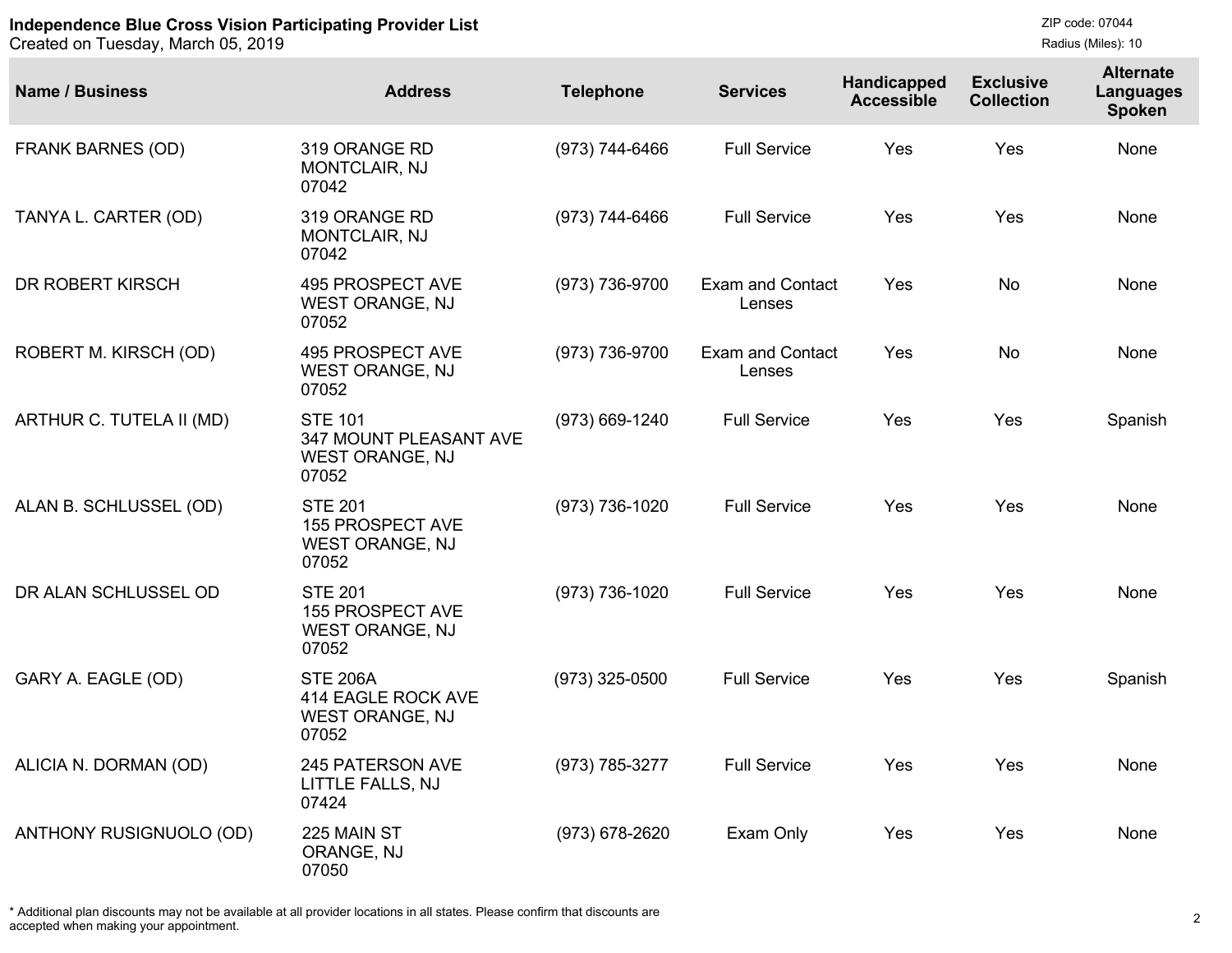```
ZIP code: 07044
Radius (Miles): 10
```

| <b>Name / Business</b>   | <b>Address</b>                                        | <b>Telephone</b>   | <b>Services</b>                         | Handicapped<br><b>Accessible</b> | <b>Exclusive</b><br><b>Collection</b> | <b>Alternate</b><br><b>Languages</b><br><b>Spoken</b> |
|--------------------------|-------------------------------------------------------|--------------------|-----------------------------------------|----------------------------------|---------------------------------------|-------------------------------------------------------|
| YURIJ TRYTJAK (OD)       | 225 MAIN ST<br>ORANGE, NJ<br>07050                    | (973) 678-2620     | Exam Only                               | Yes                              | Yes                                   | None                                                  |
| DR. YURIJ TRYTJAK        | 225 MAIN ST<br>ORANGE, NJ<br>07050                    | (973) 678-2620     | Exam Only                               | Yes                              | Yes                                   | None                                                  |
| <b>OPTICAL KARE, LLC</b> | 225 MAIN ST<br>ORANGE, NJ<br>07050                    | (973) 678-2620     | <b>Contact Lenses and</b><br>Eyeglasses | Yes                              | Yes                                   | None                                                  |
| DR STELLA N KORIEOCHA    | 311 MAIN ST<br>ORANGE, NJ<br>07050                    | (973) 673-5773     | <b>Full Service</b>                     | Yes                              | Yes                                   | None                                                  |
| STELLAMAR KORIEOCHA (OD) | 311 MAIN ST<br>ORANGE, NJ<br>07050                    | $(973) 673 - 5773$ | <b>Full Service</b>                     | Yes                              | Yes                                   | None                                                  |
| DANIEL DESRIVIERES (OD)  | 32 N DAY ST<br>ORANGE, NJ<br>07050                    | $(973) 676 - 8113$ | <b>Full Service</b>                     | Yes                              | Yes                                   | None                                                  |
| KIMBERLY M. BROWN (OD)   | <b>STED</b><br>200 CENTRAL AVE<br>ORANGE, NJ<br>07050 | (973) 372-4000     | <b>Full Service</b>                     | Yes                              | Yes                                   | Spanish                                               |
| PARKWAY EYE CARE CENTER  | <b>STED</b><br>200 CENTRAL AVE<br>ORANGE, NJ<br>07050 | (973) 372-4000     | <b>Full Service</b>                     | Yes                              | Yes                                   | Spanish                                               |
| ELENA VITENZON (OD)      | 214 FRANKLIN AVE<br>NUTLEY, NJ<br>07110               | $(973) 542 - 1105$ | <b>Full Service</b>                     | Yes                              | <b>No</b>                             | None                                                  |
| <b>NUTLEY VISION</b>     | 214 FRANKLIN AVE<br>NUTLEY, NJ<br>07110               | (973) 542-1105     | <b>Full Service</b>                     | Yes                              | <b>No</b>                             | None                                                  |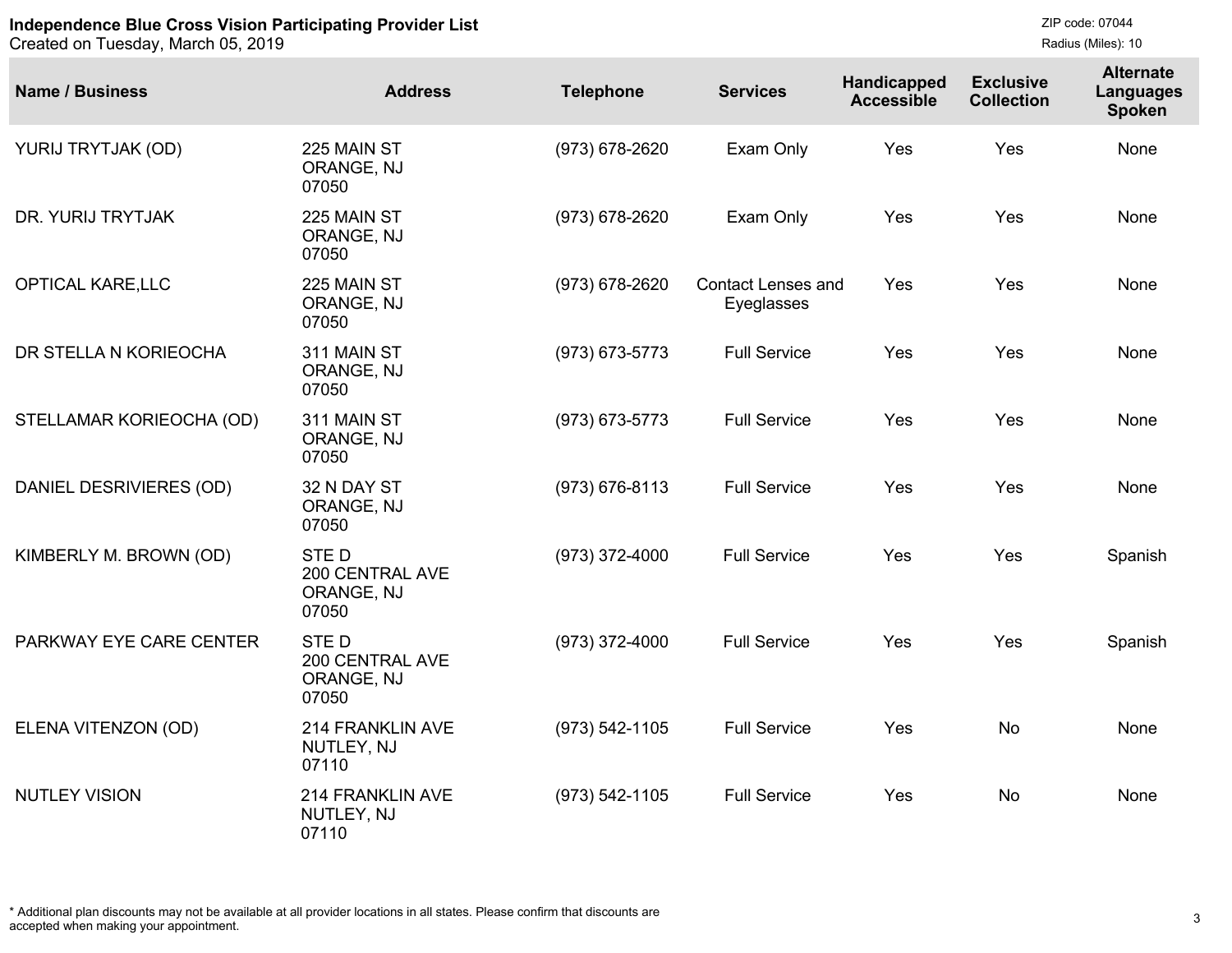Created on Tuesday, March 05, 2019

| <b>Name / Business</b>             | <b>Address</b>                                                     | <b>Telephone</b>   | <b>Services</b>                   | Handicapped<br><b>Accessible</b> | <b>Exclusive</b><br><b>Collection</b> | <b>Alternate</b><br><b>Languages</b><br><b>Spoken</b> |
|------------------------------------|--------------------------------------------------------------------|--------------------|-----------------------------------|----------------------------------|---------------------------------------|-------------------------------------------------------|
| <b>GOLDSCHMIDTDR JOSHUA</b>        | 261 FRANKLIN AVE<br>NUTLEY, NJ<br>07110                            | $(973) 542 - 8500$ | <b>Full Service</b>               | Yes                              | Yes                                   | None                                                  |
| THERESA RADTKE (OD)                | 1053 BLOOMFIELD AVE<br><b>CLIFTON, NJ</b><br>07012                 | (973) 594-0020     | <b>Full Service</b>               | <b>No</b>                        | Yes                                   | None                                                  |
| <b>INSIGHT EYE AND VISION CARE</b> | 1053 BLOOMFIELD AVE<br>CLIFTON, NJ<br>07012                        | (973) 594-0020     | <b>Full Service</b>               | <b>No</b>                        | Yes                                   | None                                                  |
| AYMAN Z. MATTA (MD)                | STE G1<br>1033 US HIGHWAY 46<br><b>CLIFTON, NJ</b><br>07013        | (973) 472-3937     | <b>Full Service</b>               | Yes                              | Yes                                   | None                                                  |
| NYNJ MEDICAL GROUP                 | STE G1<br>1033 US HIGHWAY 46<br><b>CLIFTON, NJ</b><br>07013        | (973) 472-3937     | <b>Full Service</b>               | Yes                              | Yes                                   | None                                                  |
| DANIEL DESRIVIERES (OD)            | 444 WILLIAM ST<br><b>EAST ORANGE, NJ</b><br>07017                  | $(973) 675 - 1900$ | Exam Only                         | Yes                              | <b>No</b>                             | None                                                  |
| STEVEN L. SORKIN (OD)              | <b>STE 200</b><br><b>100 PASSAIC AVE</b><br>FAIRFIELD, NJ<br>07004 | (973) 439-3937     | <b>Exam and Contact</b><br>Lenses | Yes                              | <b>No</b>                             | None                                                  |
| DR STEVEN SORKIN                   | <b>STE 200</b><br>100 PASSAIC AVE<br><b>FAIRFIELD, NJ</b><br>07004 | (973) 439-3937     | <b>Exam and Contact</b><br>Lenses | Yes                              | <b>No</b>                             | None                                                  |
| THEODORE PERL (MD)                 | <b>STE 200</b><br>100 PASSAIC AVE<br>FAIRFIELD, NJ<br>07004        | (973) 439-3937     | <b>Exam and Contact</b><br>Lenses | Yes                              | <b>No</b>                             | None                                                  |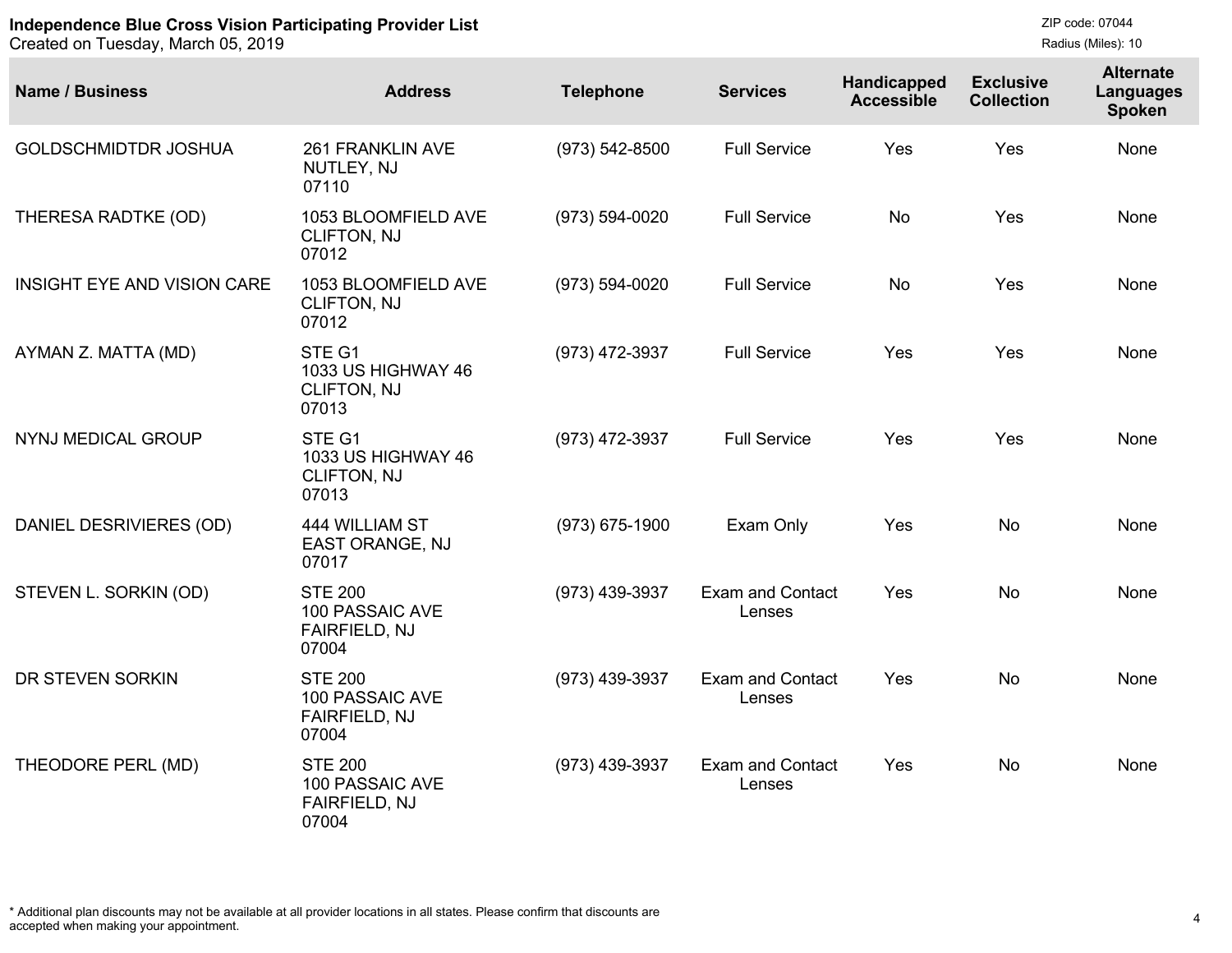| <b>Name / Business</b>       | <b>Address</b>                                                      | <b>Telephone</b>   | <b>Services</b>                         | Handicapped<br><b>Accessible</b> | <b>Exclusive</b><br><b>Collection</b> | <b>Alternate</b><br>Languages<br><b>Spoken</b> |
|------------------------------|---------------------------------------------------------------------|--------------------|-----------------------------------------|----------------------------------|---------------------------------------|------------------------------------------------|
| RASRAJ RANA (OD)             | <b>151 UNION BLVD</b><br>TOTOWA, NJ<br>07512                        | (973) 942-4221     | <b>Full Service</b>                     | Yes                              | Yes                                   | None                                           |
| STEVEN L. EHRENWORTH (OD)    | <b>151 UNION BLVD</b><br>TOTOWA, NJ<br>07512                        | (973) 942-4221     | <b>Full Service</b>                     | Yes                              | Yes                                   | None                                           |
| WILLIAM B. GOLDSMITH (OD)    | <b>151 UNION BLVD</b><br>TOTOWA, NJ<br>07512                        | (973) 942-4221     | <b>Full Service</b>                     | Yes                              | Yes                                   | None                                           |
| DR YEKATERINA SHTEYN         | <b>112 EISENHOWER PKWY</b><br>LIVINGSTON, NJ<br>07039               | (973) 994-1444     | <b>Full Service</b>                     | Yes                              | Yes                                   | Russian<br>Spanish                             |
| DANA B. POLLACK (OD)         | 1120 TOWN CENTER WAY<br>LIVINGSTON, NJ<br>07039                     | (973) 992-2002     | Exam Only                               | <b>No</b>                        | <b>No</b>                             | Spanish                                        |
| <b>TEST RITE OPTICIANS</b>   | 1120 TOWN CENTER WAY<br>LIVINGSTON, NJ<br>07039                     | (973) 992-2002     | Exam Only                               | <b>No</b>                        | No                                    | Spanish                                        |
| <b>TESTRIE OPTICIANS</b>     | 1120 TOWN CENTER WAY<br>LIVINGSTON, NJ<br>07039                     | (973) 992-2002     | <b>Contact Lenses and</b><br>Eyeglasses | Yes                              | Yes                                   | None                                           |
| <b>FRIEDMANDR ARTHUR</b>     | 229 E MOUNT PLEASANT AVE<br>LIVINGSTON, NJ<br>07039                 | (973) 992-0612     | <b>Full Service</b>                     | Yes                              | Yes                                   | None                                           |
| LAWRENCE G. SHAPIRO (OD)     | 57 E MOUNT PLEASANT AVE<br>LIVINGSTON, NJ<br>07039                  | $(973) 533 - 1333$ | <b>Full Service</b>                     | Yes                              | Yes                                   | None                                           |
| <b>BLINK VISION CARE LLC</b> | STE <sub>5</sub><br>209 S LIVINGSTON AVE<br>LIVINGSTON, NJ<br>07039 | $(973) 533 - 0500$ | <b>Full Service</b>                     | Yes                              | <b>No</b>                             | None                                           |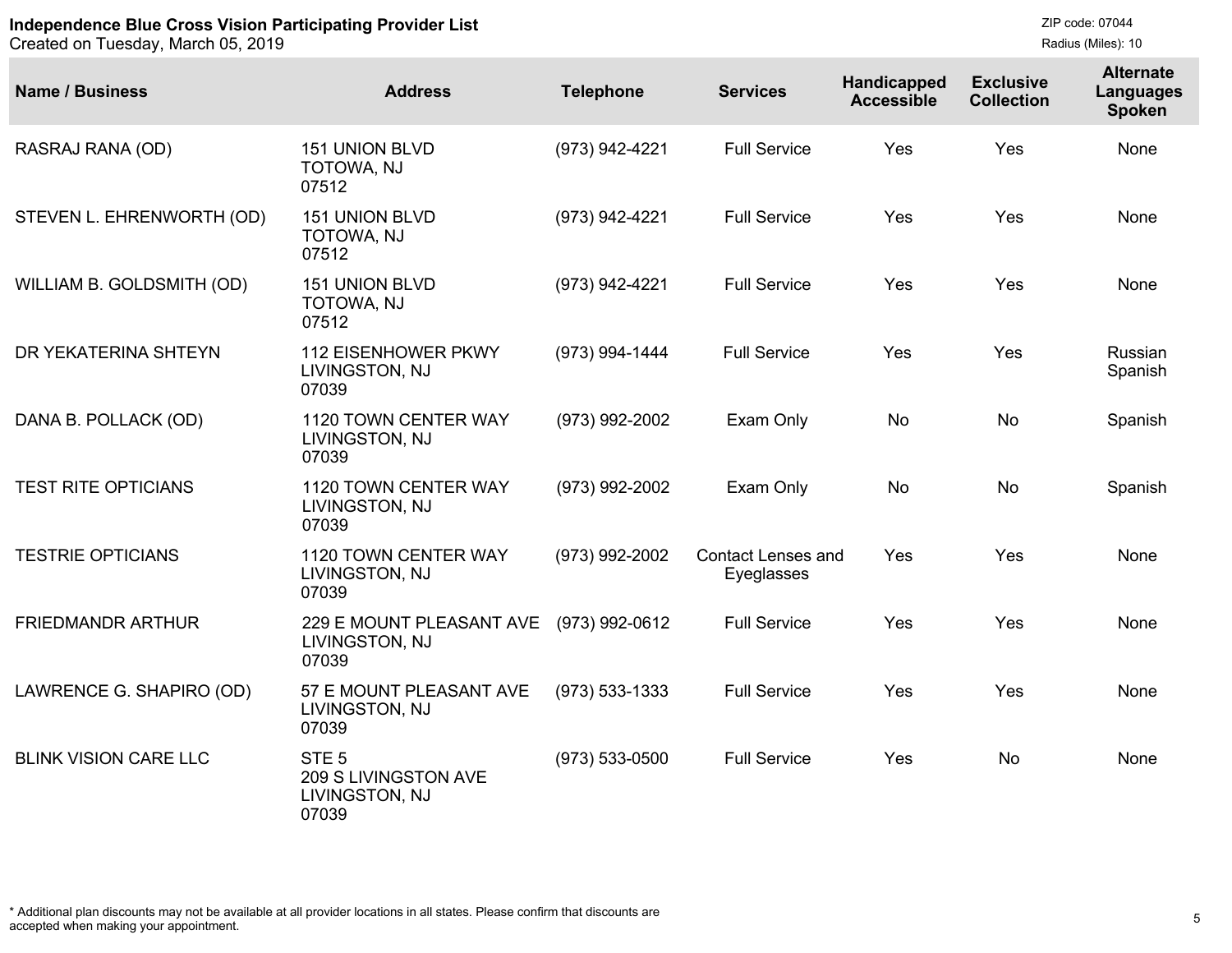Created on Tuesday, March 05, 2019

| <b>Name / Business</b>     | <b>Address</b>                                                            | <b>Telephone</b>   | <b>Services</b>                         | Handicapped<br><b>Accessible</b> | <b>Exclusive</b><br><b>Collection</b> | <b>Alternate</b><br><b>Languages</b><br><b>Spoken</b> |
|----------------------------|---------------------------------------------------------------------------|--------------------|-----------------------------------------|----------------------------------|---------------------------------------|-------------------------------------------------------|
| <b>JUDY TSAI (OD)</b>      | STE <sub>5</sub><br>209 S LIVINGSTON AVE<br>LIVINGSTON, NJ<br>07039       | $(973) 533 - 0500$ | <b>Full Service</b>                     | Yes                              | <b>No</b>                             | None                                                  |
| JOEL D. EICHLER (MD)       | <b>STE 209</b><br><b>5 FRANKLIN AVE</b><br><b>BELLEVILLE, NJ</b><br>07109 | $(973) 751 - 6060$ | <b>Full Service</b>                     | No                               | Yes                                   | None                                                  |
| <b>KYLE BENSINGER (OD)</b> | <b>STE 209</b><br><b>5 FRANKLIN AVE</b><br><b>BELLEVILLE, NJ</b><br>07109 | $(973) 751 - 6060$ | <b>Full Service</b>                     | No                               | Yes                                   | None                                                  |
| EYE INSTITUTE OF ESSEX PA  | <b>STE 209</b><br><b>5 FRANKLIN AVE</b><br><b>BELLEVILLE, NJ</b><br>07109 | $(973) 751 - 6060$ | <b>Full Service</b>                     | No                               | Yes                                   | None                                                  |
| YASIR MASADEH (OD)         | 507 MAIN ST<br>EAST ORANGE, NJ<br>07018                                   | $(973)$ 677-7200   | <b>Full Service</b>                     | Yes                              | Yes                                   | None                                                  |
| <b>BRUCE FERNANDES</b>     | 560 MAIN ST<br>EAST ORANGE, NJ<br>07018                                   | $(973) 672 - 4000$ | Exam Only                               | Yes                              | <b>No</b>                             | Spanish                                               |
| BRUCE J. FERNANDES (OD)    | 560 MAIN ST<br>EAST ORANGE, NJ<br>07018                                   | $(973)$ 672-4000   | Exam Only                               | Yes                              | No                                    | Spanish                                               |
| OPTICAL ELEGANCE           | 560 MAIN ST<br>EAST ORANGE, NJ<br>07018                                   | $(973)$ 672-4000   | <b>Contact Lenses and</b><br>Eyeglasses | Yes                              | Yes                                   | None                                                  |
| SPIRO J. ANTONACOS (OD)    | 582 CENTRAL AVE<br><b>EAST ORANGE, NJ</b><br>07018                        | (973) 673-7700     | <b>Exam and Contact</b><br>Lenses       | Yes                              | No                                    | None                                                  |
| T K O OPTICAL              | 582 CENTRAL AVE<br>EAST ORANGE, NJ<br>07018                               | (973) 673-7700     | Eyeglasses Only                         | No                               | Yes                                   | Spanish                                               |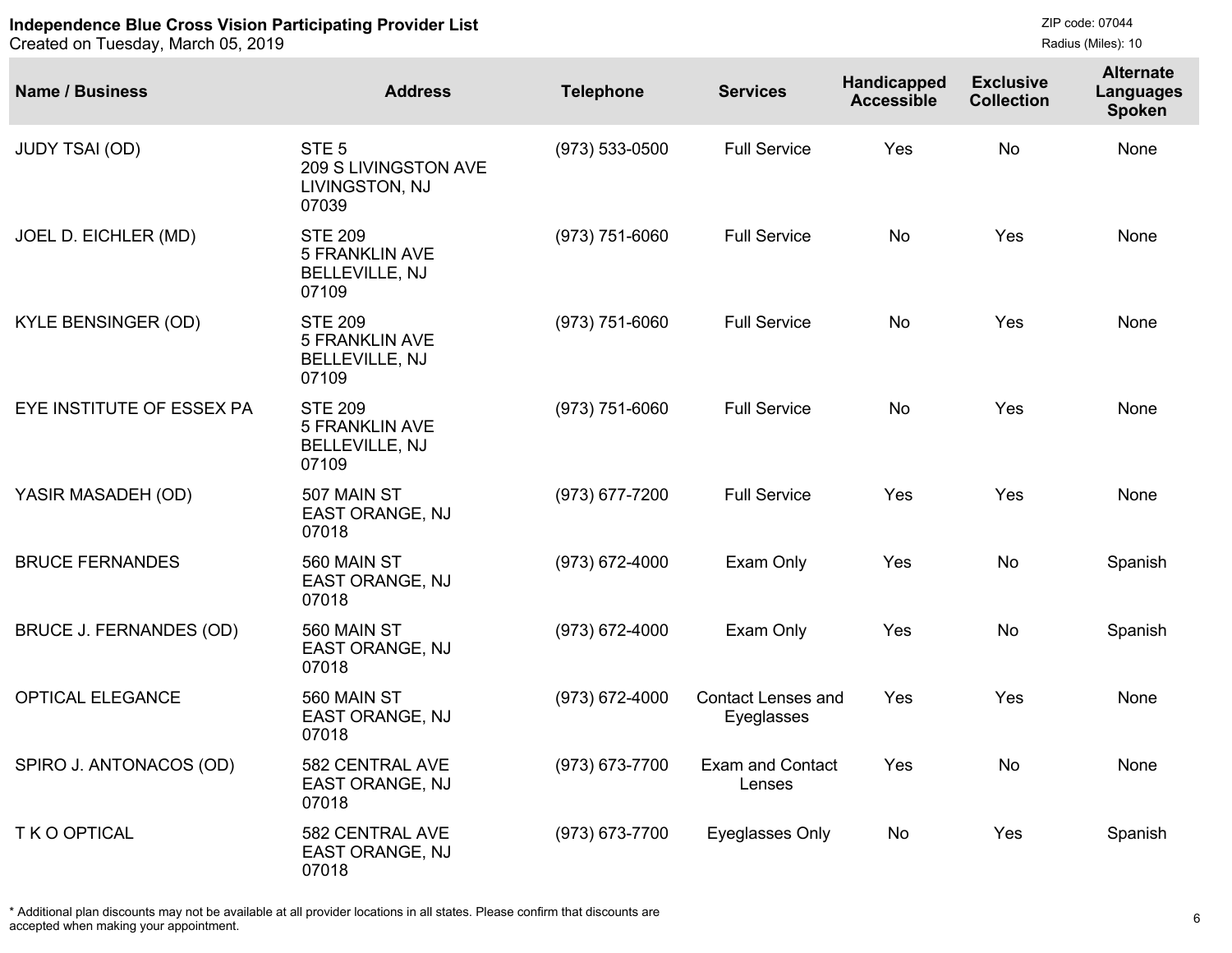Created on Tuesday, March 05, 2019

```
ZIP code: 07044
Radius (Miles): 10
```

| <b>Name / Business</b>       | <b>Address</b>                                                     | <b>Telephone</b> | <b>Services</b>                   | Handicapped<br><b>Accessible</b> | <b>Exclusive</b><br><b>Collection</b> | <b>Alternate</b><br><b>Languages</b><br><b>Spoken</b> |
|------------------------------|--------------------------------------------------------------------|------------------|-----------------------------------|----------------------------------|---------------------------------------|-------------------------------------------------------|
| DR MARIA LABOMBARDA          | STE <sub>7</sub><br>560 MAIN ST<br><b>EAST ORANGE, NJ</b><br>07018 | (973) 672-4000   | <b>Exam and Contact</b><br>Lenses | Yes                              | <b>No</b>                             | Spanish                                               |
| MARIA LABOMBARDA (OD)        | STE <sub>7</sub><br>560 MAIN ST<br>EAST ORANGE, NJ<br>07018        | (973) 672-4000   | <b>Exam and Contact</b><br>Lenses | Yes                              | <b>No</b>                             | Spanish                                               |
| DIANE L. FORTUNATO (MD)      | 509 ROSEVILLE AVE<br>NEWARK, NJ<br>07107                           | (973) 482-0339   | <b>Full Service</b>               | Yes                              | Yes                                   | None                                                  |
| <b>TERRYLEE MAIMONE (OD)</b> | $1$ FL<br>1135 MAIN AVE<br><b>CLIFTON, NJ</b><br>07011             | (973) 685-7280   | <b>Full Service</b>               | Yes                              | <b>No</b>                             | None                                                  |
| INNA ZIMMERLING (OD)         | 1026 MAIN AVE<br><b>CLIFTON, NJ</b><br>07011                       | (973) 471-2020   | <b>Full Service</b>               | Yes                              | Yes                                   | Russian<br>Spanish                                    |
| INNA ZIMMERLING, OD PC       | 1026 MAIN AVE<br><b>CLIFTON, NJ</b><br>07011                       | (973) 471-2020   | <b>Full Service</b>               | Yes                              | Yes                                   | Russian<br>Spanish                                    |
| DELIA M. FERRER GARCIA (OD)  | 1160 MAIN AVE<br><b>CLIFTON, NJ</b><br>07011                       | (973) 472-2828   | <b>Full Service</b>               | Yes                              | Yes                                   | None                                                  |
| MELISSA OCHLAN (OD)          | 1430 MAIN AVE<br><b>CLIFTON, NJ</b><br>07011                       | (973) 684-8400   | <b>Full Service</b>               | Yes                              | Yes                                   | None                                                  |
| VITTORIO MENA (OD)           | 1430 MAIN AVE<br><b>CLIFTON, NJ</b><br>07011                       | (973) 684-8400   | <b>Full Service</b>               | Yes                              | Yes                                   | None                                                  |
| OPTICAL OUTLETS              | 1430 MAIN AVE<br><b>CLIFTON, NJ</b><br>07011                       | (973) 684-8400   | <b>Full Service</b>               | Yes                              | Yes                                   | None                                                  |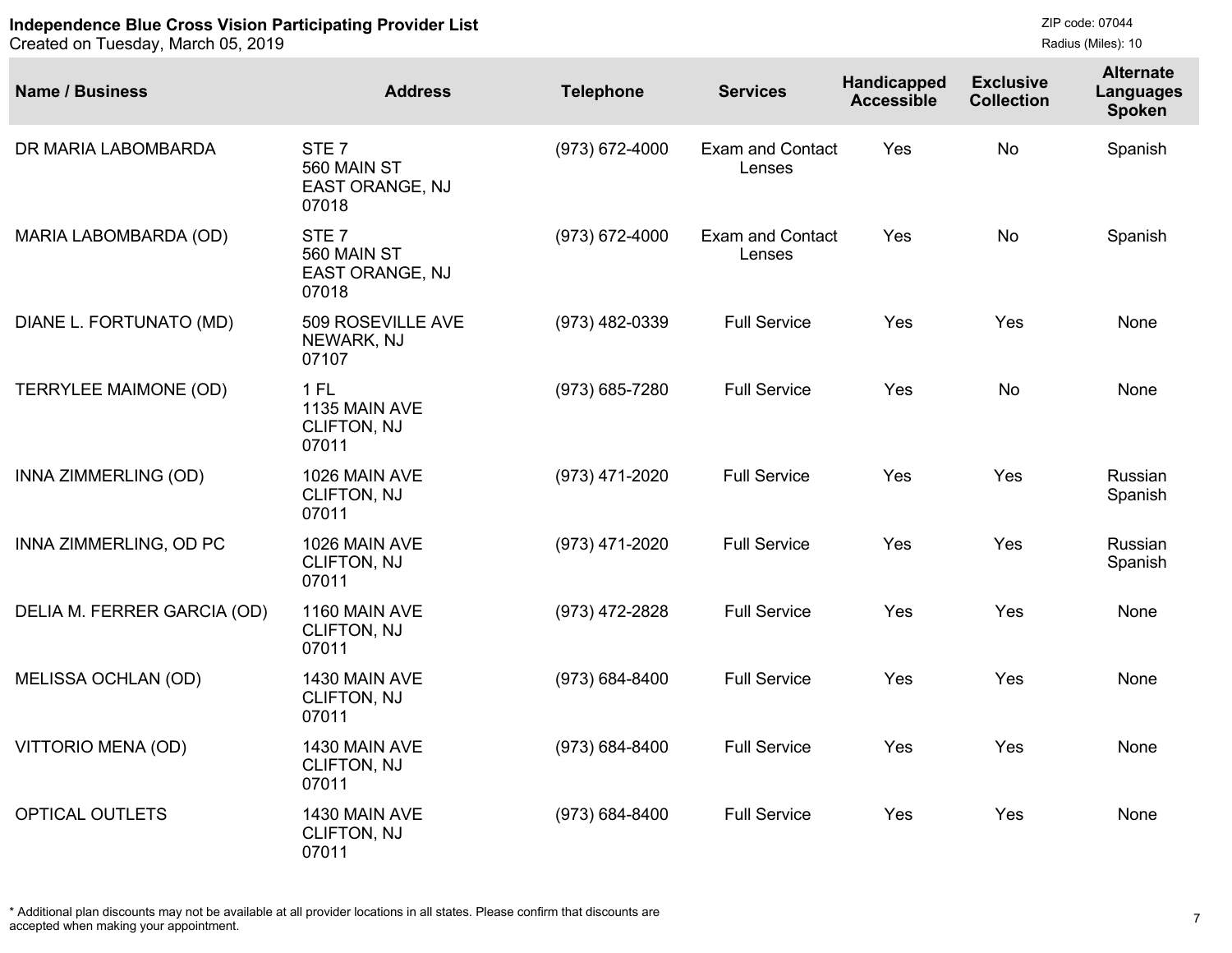| <b>Name / Business</b>     | <b>Address</b>                                                    | <b>Telephone</b>   | <b>Services</b>                                    | Handicapped<br><b>Accessible</b> | <b>Exclusive</b><br><b>Collection</b> | <b>Alternate</b><br><b>Languages</b><br><b>Spoken</b> |
|----------------------------|-------------------------------------------------------------------|--------------------|----------------------------------------------------|----------------------------------|---------------------------------------|-------------------------------------------------------|
| LAILA ABBAS (OD)           | 1ST <sub>FL</sub><br>1135 MAIN AVE<br><b>CLIFTON, NJ</b><br>07011 | (973) 685-7280     | <b>Full Service</b>                                | Yes                              | Yes                                   | None                                                  |
| NOOR OPTICAL VISION CENTER | 1ST <sub>FL</sub><br>1135 MAIN AVE<br><b>CLIFTON, NJ</b><br>07011 | (973) 685-7280     | <b>Full Service</b>                                | Yes                              | Yes                                   | None                                                  |
| DIANN M. BROPHY (OD)       | STE 1F<br>1187 MAIN AVE<br>CLIFTON, NJ<br>07011                   | $(973) 546 - 6161$ | <b>Exam and Contact</b><br>Lenses                  | Yes                              | <b>No</b>                             | Spanish                                               |
| MICHAEL FARBOWITZ (MD)     | STE 1F<br>1187 MAIN AVE<br><b>CLIFTON, NJ</b><br>07011            | $(973) 546 - 6161$ | <b>Exam and Contact</b><br>Lenses                  | Yes                              | <b>No</b>                             | Spanish                                               |
| <b>MUNDDR MICHAEL</b>      | STE <sub>1F</sub><br>1187 MAIN AVE<br><b>CLIFTON, NJ</b><br>07011 | $(973) 546 - 6161$ | <b>Exam and Contact</b><br>Lenses                  | Yes                              | <b>No</b>                             | Spanish                                               |
| AMY JASANI (OD)            | UNIT <sub>1</sub><br>1016 MAIN AVE<br>CLIFTON, NJ<br>07011        | (973) 546-5700     | <b>Full Service</b>                                | Yes                              | Yes                                   | None                                                  |
| ANDREW LIPKA (MD)          | UNIT <sub>1</sub><br>1016 MAIN AVE<br>CLIFTON, NJ<br>07011        | (973) 546-5700     | <b>Full Service</b>                                | Yes                              | Yes                                   | None                                                  |
| BRIAN C. SALZANO (MD)      | UNIT <sub>1</sub><br>1016 MAIN AVE<br><b>CLIFTON, NJ</b><br>07011 | (973) 546-5700     | <b>Full Service</b><br>No New Patients<br>Accepted | Yes                              | Yes                                   | None                                                  |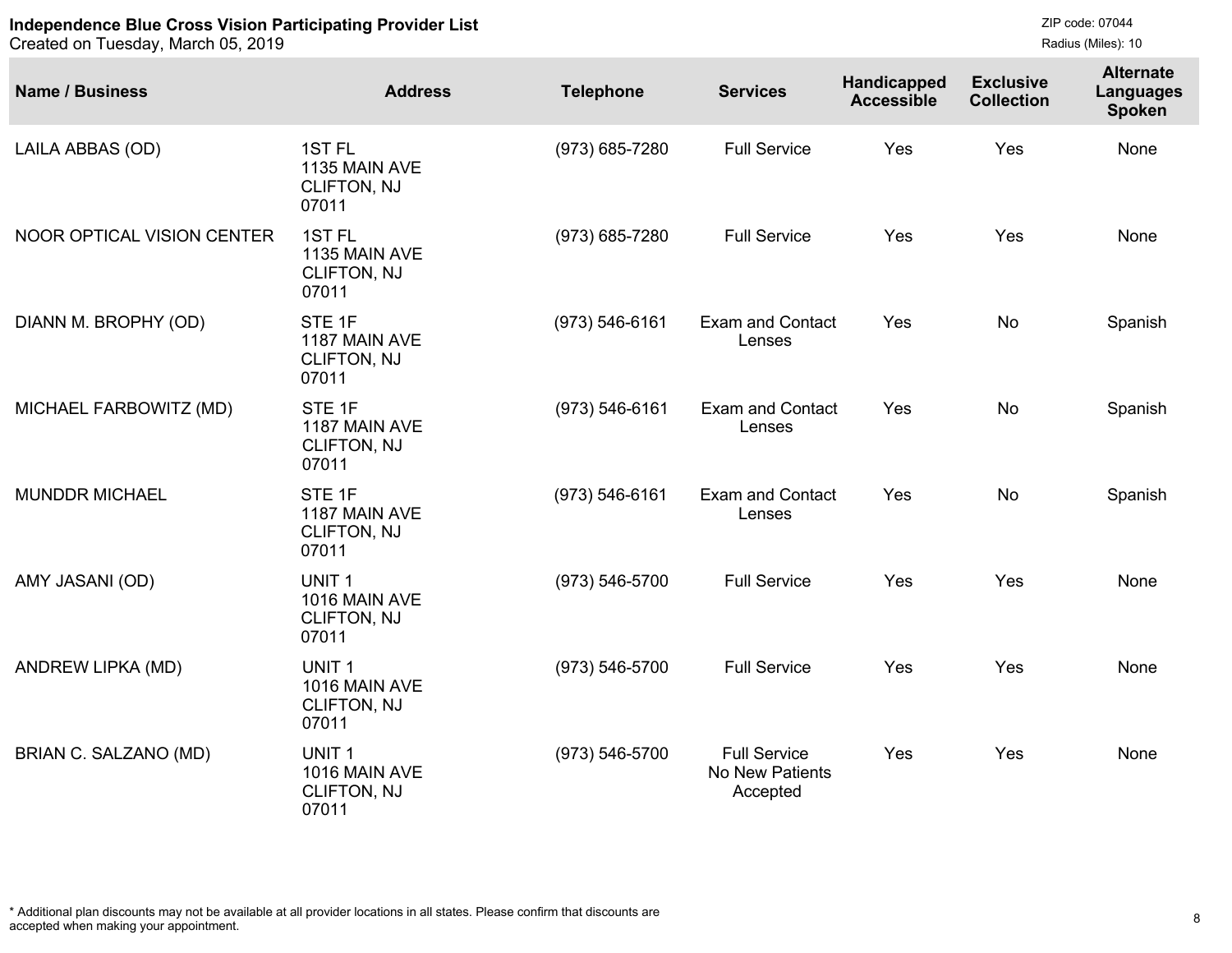| <b>Name / Business</b>     | <b>Address</b>                                                    | <b>Telephone</b>   | <b>Services</b>     | Handicapped<br><b>Accessible</b> | <b>Exclusive</b><br><b>Collection</b> | <b>Alternate</b><br><b>Languages</b><br><b>Spoken</b> |
|----------------------------|-------------------------------------------------------------------|--------------------|---------------------|----------------------------------|---------------------------------------|-------------------------------------------------------|
| CHAD KAPLAN (MD)           | UNIT <sub>1</sub><br>1016 MAIN AVE<br>CLIFTON, NJ<br>07011        | (973) 546-5700     | <b>Full Service</b> | Yes                              | Yes                                   | None                                                  |
| DANIEL CHECHIK (MD)        | UNIT <sub>1</sub><br>1016 MAIN AVE<br>CLIFTON, NJ<br>07011        | $(973) 546 - 5700$ | <b>Full Service</b> | Yes                              | Yes                                   | None                                                  |
| DANIEL Y. STEGMAN (MD)     | UNIT <sub>1</sub><br>1016 MAIN AVE<br>CLIFTON, NJ<br>07011        | (973) 546-5700     | <b>Full Service</b> | Yes                              | Yes                                   | None                                                  |
| EVELYN J. ICASIANO (MD)    | UNIT <sub>1</sub><br>1016 MAIN AVE<br>CLIFTON, NJ<br>07011        | $(973) 546 - 5700$ | <b>Full Service</b> | Yes                              | Yes                                   | None                                                  |
| <b>HEEMA DESAI (OD)</b>    | UNIT <sub>1</sub><br>1016 MAIN AVE<br>CLIFTON, NJ<br>07011        | (973) 546-5700     | <b>Full Service</b> | Yes                              | Yes                                   | None                                                  |
| <b>JAMES KIRSZROT (MD)</b> | UNIT <sub>1</sub><br>1016 MAIN AVE<br>CLIFTON, NJ<br>07011        | $(973) 546 - 5700$ | <b>Full Service</b> | Yes                              | Yes                                   | None                                                  |
| JENNIFER J. ARIOLA (OD)    | UNIT <sub>1</sub><br>1016 MAIN AVE<br><b>CLIFTON, NJ</b><br>07011 | (973) 546-5700     | <b>Full Service</b> | Yes                              | Yes                                   | None                                                  |
| JI YUN LEE (OD)            | UNIT <sub>1</sub><br>1016 MAIN AVE<br>CLIFTON, NJ<br>07011        | $(973) 546 - 5700$ | <b>Full Service</b> | Yes                              | Yes                                   | None                                                  |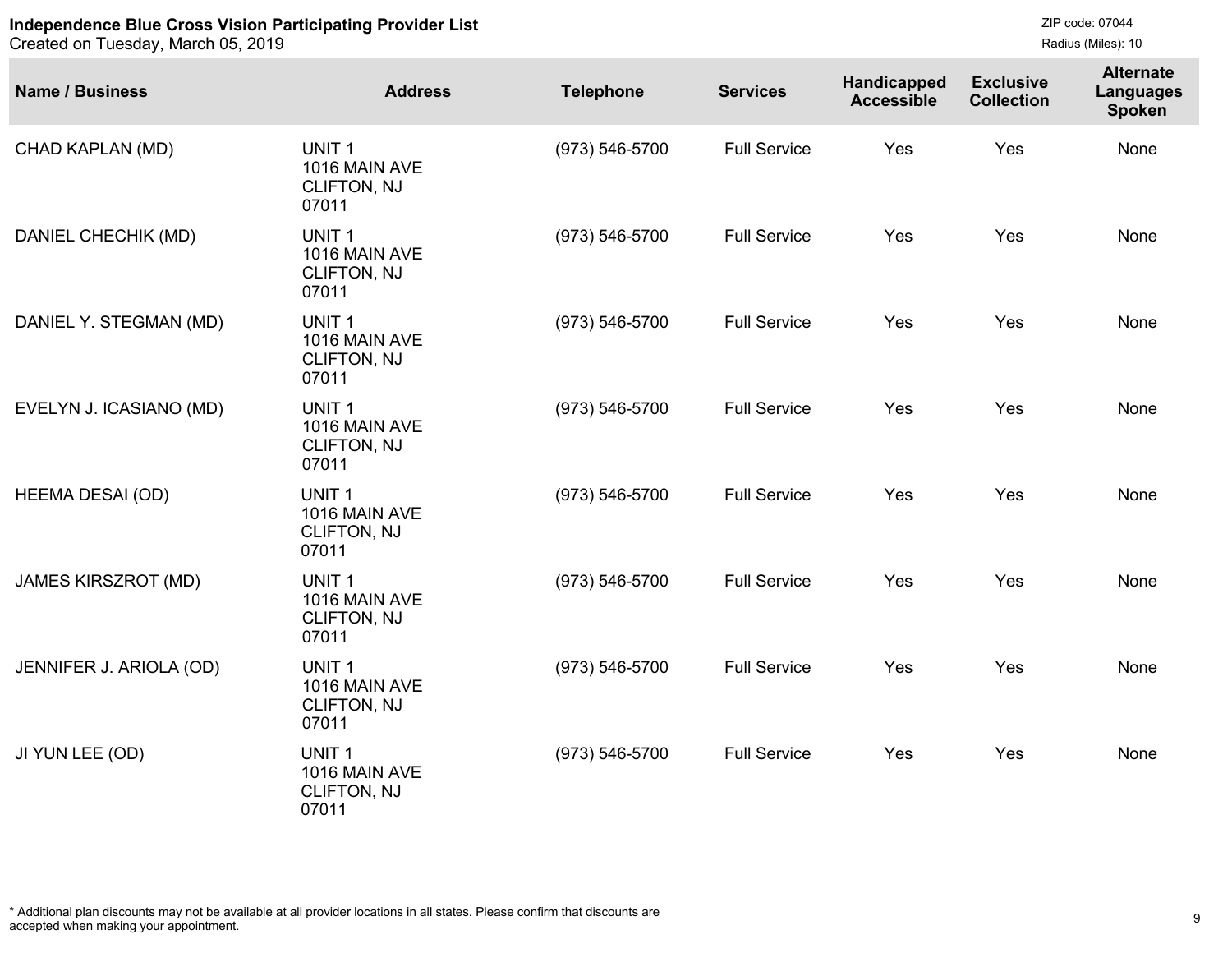Created on Tuesday, March 05, 2019

| <b>Name / Business</b>    | <b>Address</b>                                                    | <b>Telephone</b>   | <b>Services</b>     | Handicapped<br><b>Accessible</b> | <b>Exclusive</b><br><b>Collection</b> | <b>Alternate</b><br><b>Languages</b><br><b>Spoken</b> |
|---------------------------|-------------------------------------------------------------------|--------------------|---------------------|----------------------------------|---------------------------------------|-------------------------------------------------------|
| MICHAEL RICHARD (MD)      | UNIT <sub>1</sub><br>1016 MAIN AVE<br>CLIFTON, NJ<br>07011        | (973) 546-5700     | <b>Full Service</b> | Yes                              | Yes                                   | None                                                  |
| NIRUPA C. CUTTLER (MD)    | UNIT <sub>1</sub><br>1016 MAIN AVE<br><b>CLIFTON, NJ</b><br>07011 | (973) 546-5700     | <b>Full Service</b> | Yes                              | Yes                                   | None                                                  |
| PAUL LEE (MD)             | UNIT <sub>1</sub><br>1016 MAIN AVE<br>CLIFTON, NJ<br>07011        | (973) 546-5700     | <b>Full Service</b> | Yes                              | Yes                                   | None                                                  |
| RONALD MINZTER (MD)       | UNIT <sub>1</sub><br>1016 MAIN AVE<br>CLIFTON, NJ<br>07011        | (973) 546-5700     | <b>Full Service</b> | Yes                              | Yes                                   | None                                                  |
| TAL KAZAM (MD)            | UNIT <sub>1</sub><br>1016 MAIN AVE<br>CLIFTON, NJ<br>07011        | (973) 546-5700     | <b>Full Service</b> | Yes                              | Yes                                   | None                                                  |
| TAMIESHA A. FREMPONG (MD) | UNIT <sub>1</sub><br>1016 MAIN AVE<br><b>CLIFTON, NJ</b><br>07011 | (973) 546-5700     | <b>Full Service</b> | Yes                              | Yes                                   | None                                                  |
| <b>TEHARA BAILEY (MD)</b> | UNIT <sub>1</sub><br>1016 MAIN AVE<br><b>CLIFTON, NJ</b><br>07011 | $(973) 546 - 5700$ | <b>Full Service</b> | Yes                              | Yes                                   | None                                                  |
| THEODORE LYU (MD)         | UNIT <sub>1</sub><br>1016 MAIN AVE<br><b>CLIFTON, NJ</b><br>07011 | (973) 546-5700     | <b>Full Service</b> | Yes                              | Yes                                   | None                                                  |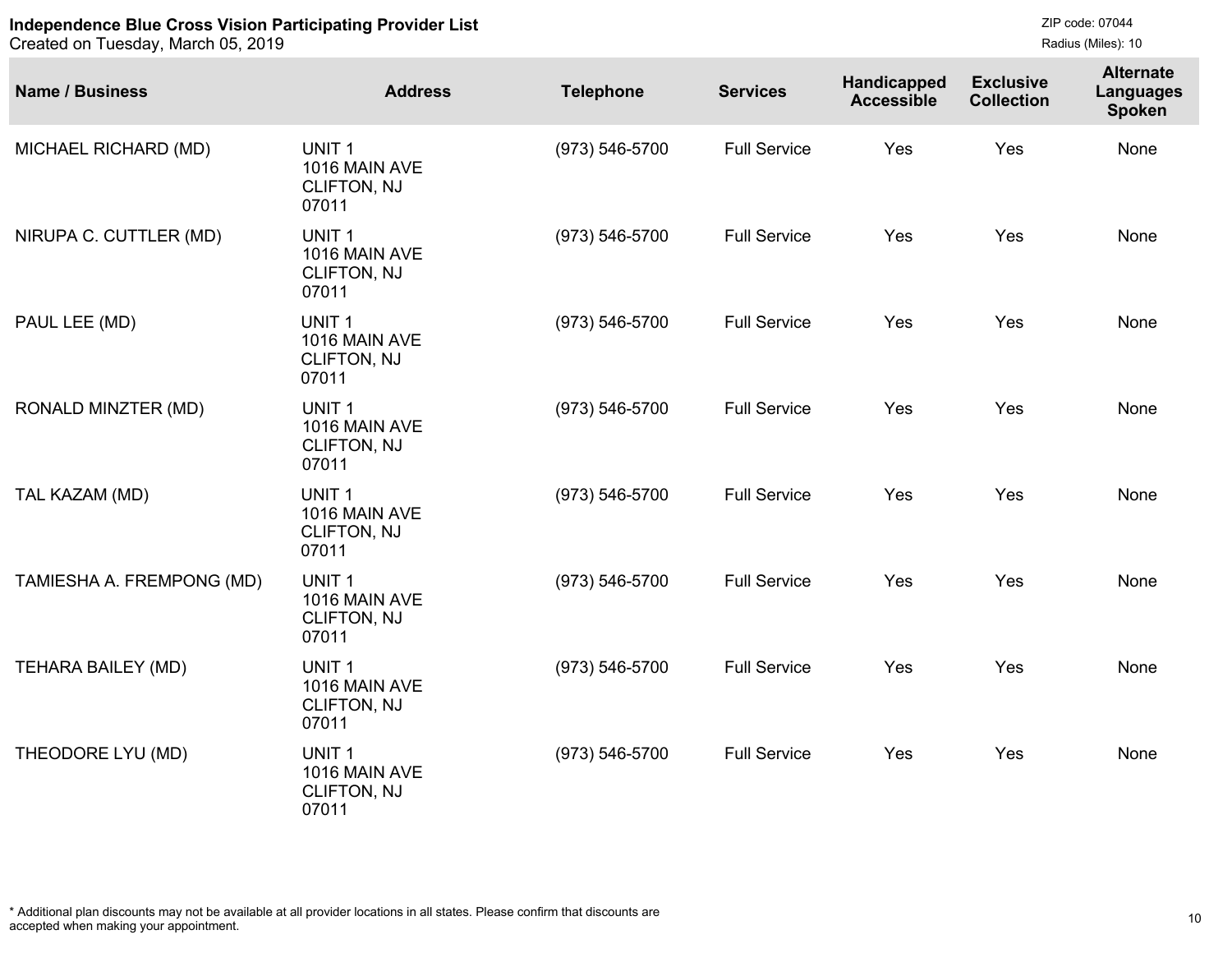Created on Tuesday, March 05, 2019

```
ZIP code: 07044
Radius (Miles): 10
```

| <b>Name / Business</b>        | <b>Address</b>                                                     | <b>Telephone</b>   | <b>Services</b>                                                  | Handicapped<br><b>Accessible</b> | <b>Exclusive</b><br><b>Collection</b> | <b>Alternate</b><br><b>Languages</b><br><b>Spoken</b> |
|-------------------------------|--------------------------------------------------------------------|--------------------|------------------------------------------------------------------|----------------------------------|---------------------------------------|-------------------------------------------------------|
| <b>VERONICA RAMSARAT (OD)</b> | UNIT <sub>1</sub><br>1016 MAIN AVE<br>CLIFTON, NJ<br>07011         | (973) 546-5700     | <b>Full Service</b>                                              | Yes                              | Yes                                   | None                                                  |
| NJ EYE AND EAR                | UNIT <sub>1</sub><br>1016 MAIN AVE<br><b>CLIFTON, NJ</b><br>07011  | (973) 546-5700     | <b>Full Service</b>                                              | Yes                              | Yes                                   | None                                                  |
| NJ EYE AND EAR                | UNIT <sub>2</sub><br>1016 MAIN AVE<br>CLIFTON, NJ<br>07011         | (973) 546-5700     | Eyeglasses Only                                                  | Yes                              | Yes                                   | French<br>Hebrew<br>Spanish                           |
| BRADFORD L. TANNEN (MD)       | UNIT <sub>2B</sub><br>1016 MAIN AVE<br><b>CLIFTON, NJ</b><br>07011 | $(973) 546 - 5700$ | <b>Exam and Contact</b><br>Lenses                                | Yes                              | <b>No</b>                             | None                                                  |
| BRIAN C. SALZANO (MD)         | UNIT <sub>2B</sub><br>1016 MAIN AVE<br><b>CLIFTON, NJ</b><br>07011 | (973) 546-5700     | <b>Exam and Contact</b><br>Lenses<br>No New Patients<br>Accepted | Yes                              | <b>No</b>                             | None                                                  |
| DANIEL CHECHIK (MD)           | UNIT <sub>2B</sub><br>1016 MAIN AVE<br><b>CLIFTON, NJ</b><br>07011 | (973) 546-5700     | <b>Exam and Contact</b><br>Lenses                                | Yes                              | <b>No</b>                             | None                                                  |
| DANIEL Y. STEGMAN (MD)        | UNIT <sub>2B</sub><br>1016 MAIN AVE<br>CLIFTON, NJ<br>07011        | $(973) 546 - 5700$ | <b>Exam and Contact</b><br>Lenses                                | Yes                              | <b>No</b>                             | None                                                  |
| EVELYN J. ICASIANO (MD)       | UNIT <sub>2B</sub><br>1016 MAIN AVE<br><b>CLIFTON, NJ</b><br>07011 | (973) 546-5700     | <b>Exam and Contact</b><br>Lenses                                | Yes                              | <b>No</b>                             | None                                                  |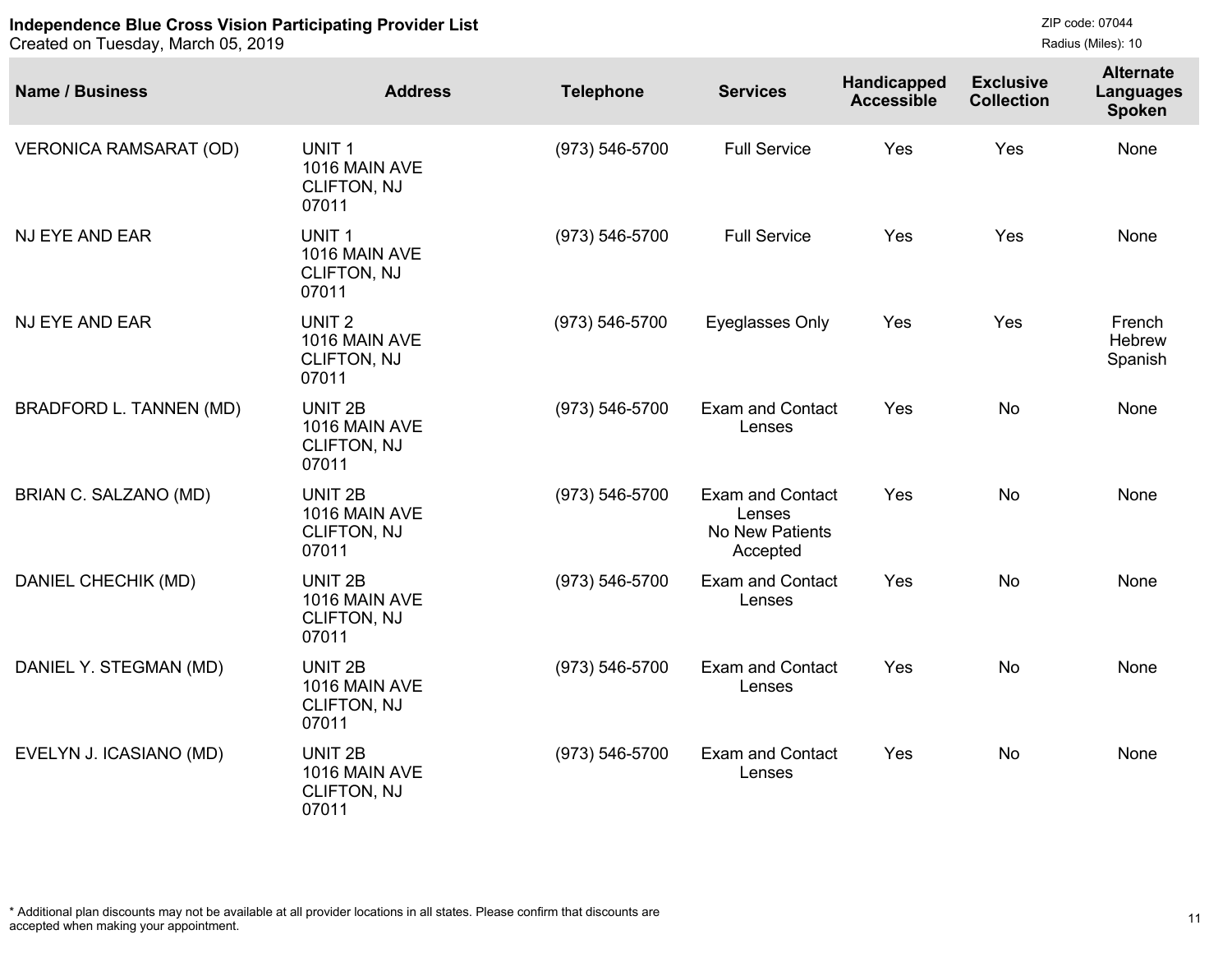```
ZIP code: 07044
Radius (Miles): 10
```

| <b>Name / Business</b>        | <b>Address</b>                                                     | <b>Telephone</b>   | <b>Services</b>                   | Handicapped<br><b>Accessible</b> | <b>Exclusive</b><br><b>Collection</b> | <b>Alternate</b><br><b>Languages</b><br><b>Spoken</b> |
|-------------------------------|--------------------------------------------------------------------|--------------------|-----------------------------------|----------------------------------|---------------------------------------|-------------------------------------------------------|
| <b>HEEMA DESAI (OD)</b>       | UNIT <sub>2B</sub><br>1016 MAIN AVE<br>CLIFTON, NJ<br>07011        | $(973) 546 - 5700$ | <b>Exam and Contact</b><br>Lenses | Yes                              | <b>No</b>                             | None                                                  |
| <b>JAMES KIRSZROT (MD)</b>    | UNIT <sub>2B</sub><br>1016 MAIN AVE<br>CLIFTON, NJ<br>07011        | $(973) 546 - 5700$ | <b>Exam and Contact</b><br>Lenses | Yes                              | <b>No</b>                             | None                                                  |
| JENNIFER J. ARIOLA (OD)       | UNIT <sub>2B</sub><br>1016 MAIN AVE<br><b>CLIFTON, NJ</b><br>07011 | (973) 546-5700     | <b>Exam and Contact</b><br>Lenses | Yes                              | <b>No</b>                             | None                                                  |
| MICHAEL RICHARD (MD)          | UNIT <sub>2B</sub><br>1016 MAIN AVE<br>CLIFTON, NJ<br>07011        | (973) 546-5700     | <b>Exam and Contact</b><br>Lenses | Yes                              | <b>No</b>                             | None                                                  |
| NIRUPA C. CUTTLER (MD)        | UNIT <sub>2B</sub><br>1016 MAIN AVE<br><b>CLIFTON, NJ</b><br>07011 | (973) 546-5700     | <b>Exam and Contact</b><br>Lenses | Yes                              | <b>No</b>                             | None                                                  |
| TAL KAZAM (MD)                | UNIT <sub>2B</sub><br>1016 MAIN AVE<br>CLIFTON, NJ<br>07011        | $(973) 546 - 5700$ | <b>Exam and Contact</b><br>Lenses | Yes                              | <b>No</b>                             | None                                                  |
| TAMIESHA A. FREMPONG (MD)     | UNIT <sub>2B</sub><br>1016 MAIN AVE<br><b>CLIFTON, NJ</b><br>07011 | (973) 546-5700     | <b>Exam and Contact</b><br>Lenses | Yes                              | <b>No</b>                             | None                                                  |
| <b>VERONICA RAMSARAT (OD)</b> | UNIT <sub>2B</sub><br>1016 MAIN AVE<br><b>CLIFTON, NJ</b><br>07011 | $(973) 546 - 5700$ | <b>Exam and Contact</b><br>Lenses | Yes                              | <b>No</b>                             | None                                                  |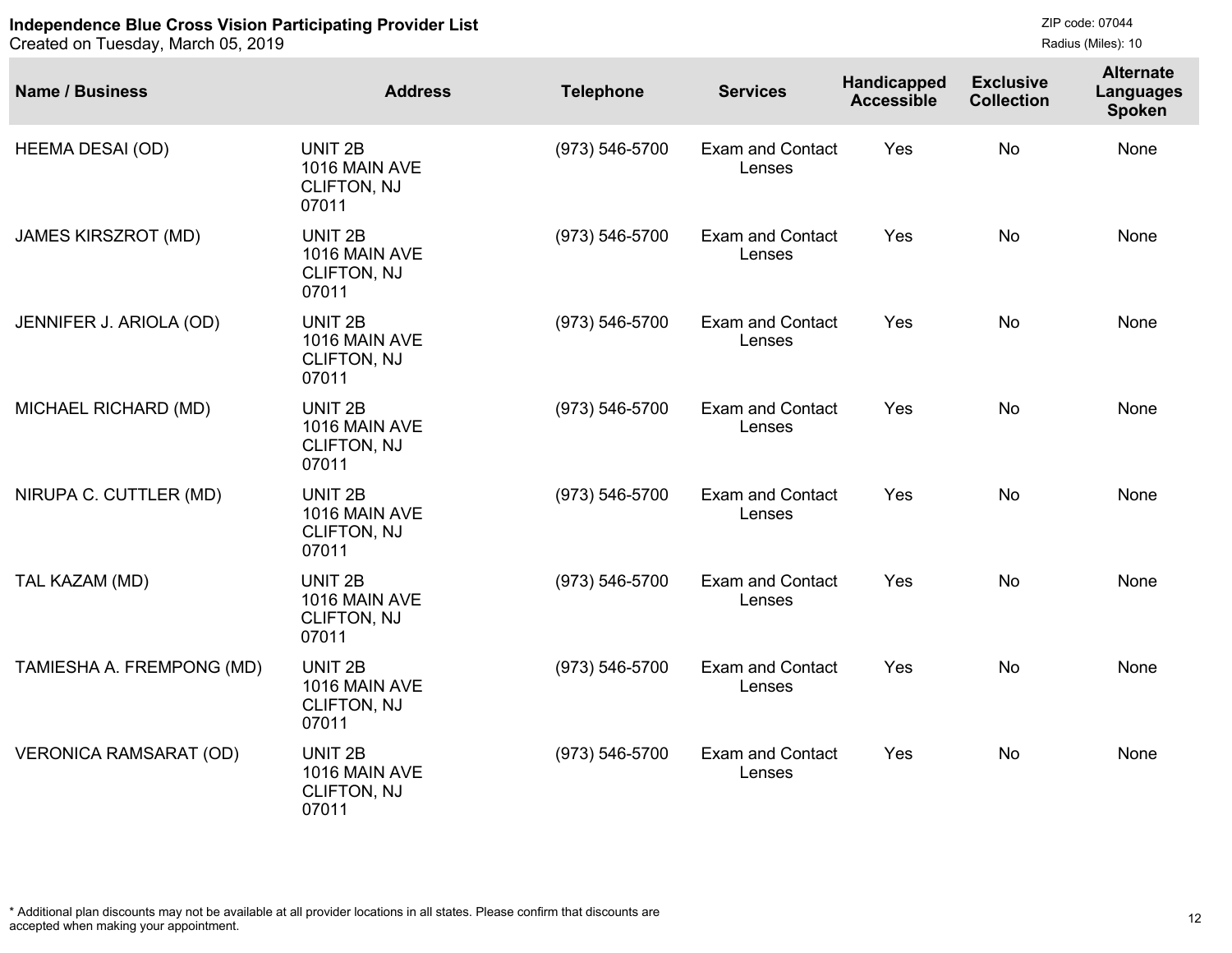```
ZIP code: 07044
Radius (Miles): 10
```

| <b>Name / Business</b>                               | <b>Address</b>                                                     | <b>Telephone</b> | <b>Services</b>                         | Handicapped<br><b>Accessible</b> | <b>Exclusive</b><br><b>Collection</b> | <b>Alternate</b><br>Languages<br><b>Spoken</b> |
|------------------------------------------------------|--------------------------------------------------------------------|------------------|-----------------------------------------|----------------------------------|---------------------------------------|------------------------------------------------|
| <b>NJ EYE AND EAR</b>                                | UNIT <sub>2B</sub><br>1016 MAIN AVE<br><b>CLIFTON, NJ</b><br>07011 | (973) 546-5700   | <b>Exam and Contact</b><br>Lenses       | Yes                              | <b>No</b>                             | None                                           |
| ALESHA SPELLMAN-SMITH (OD)                           | 59 BROADWAY<br>NEWARK, NJ<br>07104                                 | (973) 268-2565   | <b>Full Service</b>                     | <b>No</b>                        | Yes                                   | None                                           |
| DR CHINWENDU ANUKWUEM                                | 59 BROADWAY<br>NEWARK, NJ<br>07104                                 | (973) 268-2565   | <b>Full Service</b>                     | <b>No</b>                        | Yes                                   | None                                           |
| CHIWENDU ANUKWUEM (OD)                               | 59 BROADWAY<br>NEWARK, NJ<br>07104                                 | $(973)$ 268-2565 | <b>Full Service</b>                     | <b>No</b>                        | Yes                                   | None                                           |
| DR ALAN BUSBY<br><b>CLEAR VISION OPTICAL</b>         | 677 MOUNT PROSPECT AVE<br>NEWARK, NJ<br>07104                      | (973) 350-9557   | Exam Only                               | <b>No</b>                        | <b>No</b>                             | None                                           |
| <b>CLEAR VISION OPTICAL</b>                          | 677 MOUNT PROSPECT AVE<br>NEWARK, NJ<br>07104                      | (973) 350-9557   | <b>Contact Lenses and</b><br>Eyeglasses | Yes                              | Yes                                   | Spanish                                        |
| ALAN G. BUSBY (OD)                                   | 677 MOUNT PROSPECT AVE<br>NEWARK, NJ<br>07104                      | (973) 350-9557   | Exam Only                               | No                               | <b>No</b>                             | None                                           |
| DIEGO X. MORILLO (OD)                                | 677 MOUNT PROSPECT AVE<br>NEWARK, NJ<br>07104                      | (973) 350-9557   | <b>Exam and Contact</b><br>Lenses       | Yes                              | <b>No</b>                             | None                                           |
| YVONNE E. KERSULEC-MORILL (OL 677 MOUNT PROSPECT AVE | NEWARK, NJ<br>07104                                                | (973) 350-9557   | <b>Exam and Contact</b><br>Lenses       | Yes                              | <b>No</b>                             | None                                           |
| MARK A. HORWITZ (OD)                                 | 124 MAIN AVE<br>PASSAIC, NJ<br>07055                               | $(973)$ 916-5050 | <b>Full Service</b>                     | Yes                              | Yes                                   | Hebrew<br>Russian<br>Spanish                   |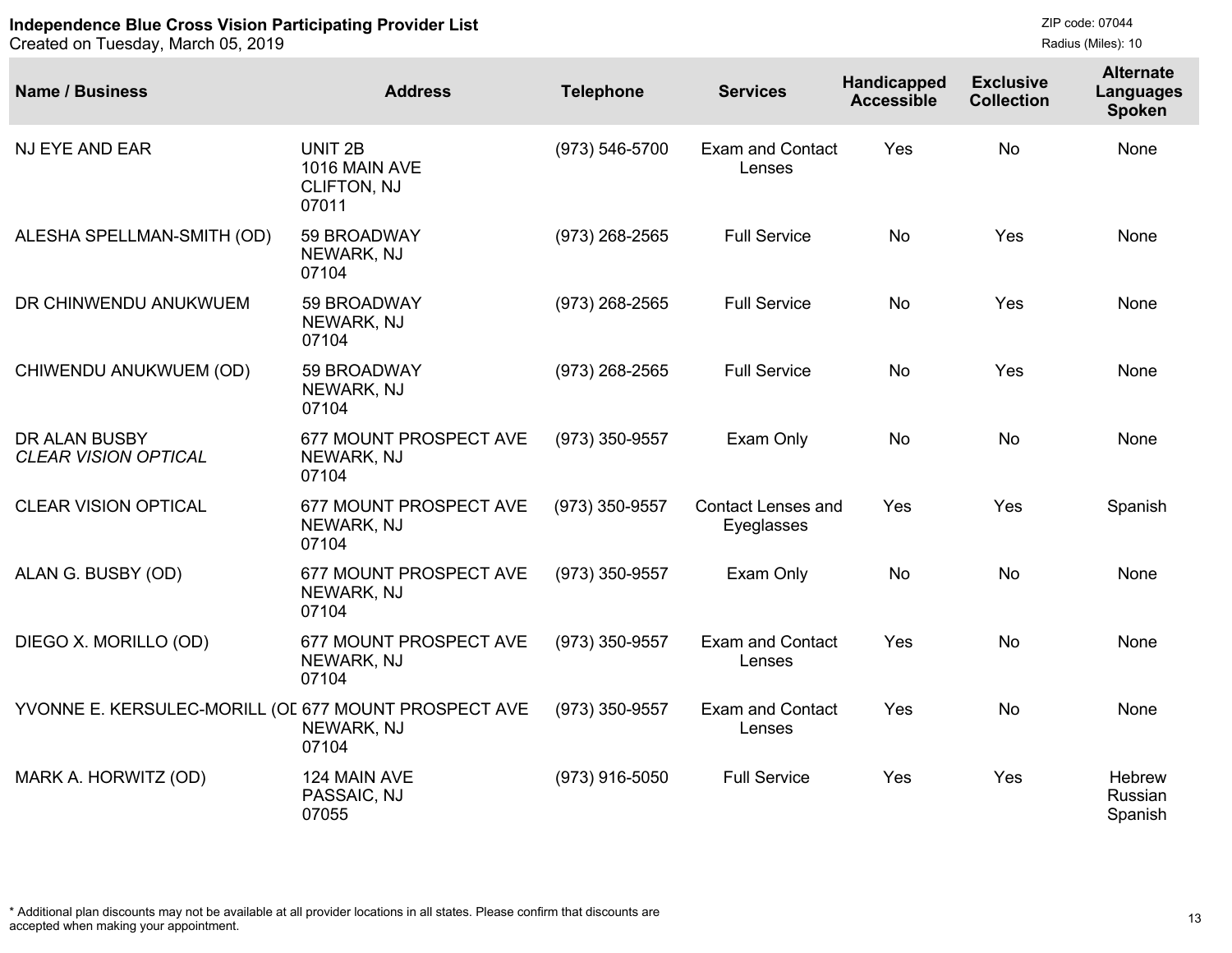Created on Tuesday, March 05, 2019

| <b>Name / Business</b>          | <b>Address</b>                          | <b>Telephone</b> | <b>Services</b>     | Handicapped<br><b>Accessible</b> | <b>Exclusive</b><br><b>Collection</b> | <b>Alternate</b><br><b>Languages</b><br>Spoken |
|---------------------------------|-----------------------------------------|------------------|---------------------|----------------------------------|---------------------------------------|------------------------------------------------|
| JAMES E. DELLO RUSSO (OD)       | 177 PROSPECT ST<br>PASSAIC, NJ<br>07055 | (973) 777-4343   | <b>Full Service</b> | Yes                              | Yes                                   | Spanish                                        |
| MICHELLE KOO (OD)               | 177 PROSPECT ST<br>PASSAIC, NJ<br>07055 | (973) 777-4343   | <b>Full Service</b> | Yes                              | Yes                                   | Spanish                                        |
| <b>MAIN EYEGLASS CENTER</b>     | 177 PROSPECT ST<br>PASSAIC, NJ<br>07055 | (973) 777-4343   | <b>Full Service</b> | Yes                              | Yes                                   | Spanish                                        |
| STEVEN S. WINFIELD (MD)         | 200 GREGORY AVE<br>PASSAIC, NJ<br>07055 | (973) 778-8439   | Exam Only           | Yes                              | <b>No</b>                             | Hebrew<br>Spanish<br>Yiddish                   |
| WINFIELD MEDICAL EYE CENTER     | 200 GREGORY AVE<br>PASSAIC, NJ<br>07055 | (973) 778-8439   | Exam Only           | Yes                              | <b>No</b>                             | Hebrew<br>Spanish<br>Yiddish                   |
| <b>WINFIELD MEDICAL EYEWEAR</b> | 200 GREGORY AVE<br>PASSAIC, NJ<br>07055 | (973) 778-8439   | Eyeglasses Only     | <b>Yes</b>                       | Yes                                   | Hebrew<br>Spanish<br>Yiddish                   |
| LISA V. GAINES-SMITH (OD)       | 222 MAIN AVE<br>PASSAIC, NJ<br>07055    | (973) 778-4662   | <b>Full Service</b> | No.                              | <b>Yes</b>                            | Spanish                                        |
| NATALIE VELAZQUEZ (OD)          | 222 MAIN AVE<br>PASSAIC, NJ<br>07055    | (973) 778-4662   | <b>Full Service</b> | <b>No</b>                        | <b>Yes</b>                            | Spanish                                        |
| SHIRLEY ANGEL (OD)              | 222 MAIN AVE<br>PASSAIC, NJ<br>07055    | (973) 778-4662   | <b>Full Service</b> | <b>No</b>                        | Yes                                   | Spanish                                        |
| NATALIE VELAZQUEZ OD & ASSO     | 222 MAIN AVE<br>PASSAIC, NJ<br>07055    | (973) 778-4662   | <b>Full Service</b> | <b>No</b>                        | Yes                                   | Spanish                                        |
| CHRISTIAN A. MORILLO (OD)       | 23 HOWE AVE<br>PASSAIC, NJ<br>07055     | (973) 777-7600   | <b>Full Service</b> | Yes                              | <b>No</b>                             | Spanish                                        |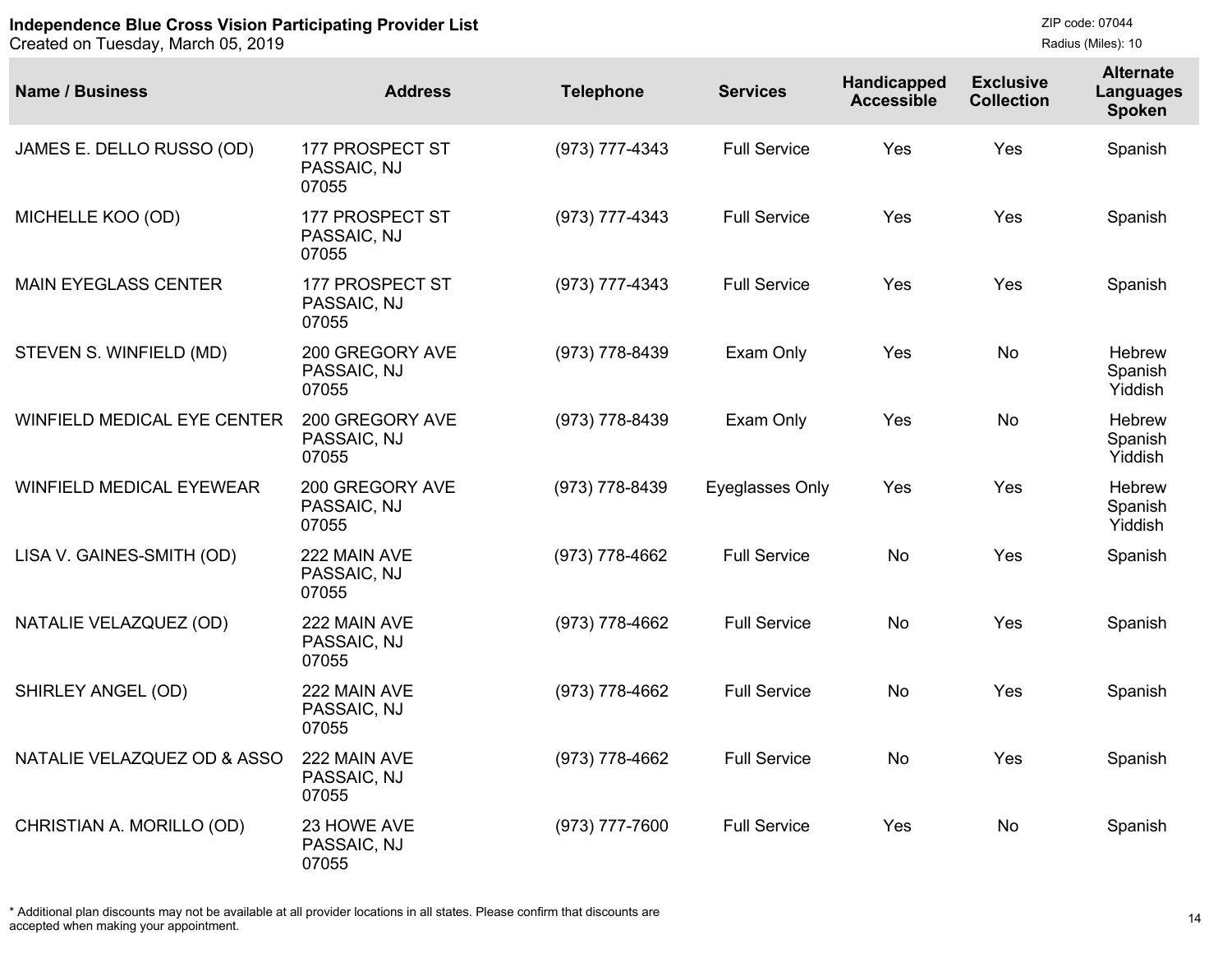| <b>Name / Business</b>                              | <b>Address</b>                                                           | <b>Telephone</b> | <b>Services</b>                   | Handicapped<br><b>Accessible</b> | <b>Exclusive</b><br><b>Collection</b> | <b>Alternate</b><br><b>Languages</b><br><b>Spoken</b> |
|-----------------------------------------------------|--------------------------------------------------------------------------|------------------|-----------------------------------|----------------------------------|---------------------------------------|-------------------------------------------------------|
| DIEGO X. MORILLO (OD)                               | 23 HOWE AVE<br>PASSAIC, NJ<br>07055                                      | (973) 777-7600   | <b>Full Service</b>               | Yes                              | <b>No</b>                             | Spanish                                               |
| MORILLO EYE ASSOCIATES                              | 23 HOWE AVE<br>PASSAIC, NJ<br>07055                                      | (973) 777-7600   | <b>Full Service</b>               | Yes                              | <b>No</b>                             | Spanish                                               |
| JESSICA J. CHOI-LEE (OD)                            | 670 MAIN AVE<br>PASSAIC, NJ<br>07055                                     | (973) 779-2020   | <b>Full Service</b>               | Yes                              | Yes                                   | None                                                  |
| JOSEPH L. CAVALLO (OD)                              | STE <sub>E</sub><br><b>34 RIDGEDALE AVE</b><br>EAST HANOVER, NJ<br>07936 | (973) 887-4771   | <b>Full Service</b>               | Yes                              | Yes                                   | None                                                  |
| EAST HANOVER FAMILY EYE CAR                         | STE E<br><b>34 RIDGEDALE AVE</b><br>EAST HANOVER, NJ<br>07936            | (973) 887-4771   | <b>Full Service</b>               | Yes                              | Yes                                   | None                                                  |
| AYMAN Z. MATTA (MD)                                 | <b>1010 MAIN ST</b><br>PATERSON, NJ<br>07503                             | (862) 239-9550   | <b>Full Service</b>               | Yes                              | Yes                                   | None                                                  |
| YASIR MASADEH (OD)                                  | <b>1010 MAIN ST</b><br>PATERSON, NJ<br>07503                             | (862) 239-9550   | <b>Full Service</b>               | Yes                              | Yes                                   | None                                                  |
| <b>MAIN STREET OPTICAL LLC</b>                      | <b>1010 MAIN ST</b><br>PATERSON, NJ<br>07503                             | (862) 239-9550   | <b>Full Service</b>               | Yes                              | Yes                                   | None                                                  |
| <b>JULIENNE A. WALKER (OD)</b>                      | 100 MAIN ST<br>PATERSON, NJ<br>07505                                     | (973) 278-7538   | <b>Exam and Contact</b><br>Lenses | Yes                              | <b>No</b>                             | None                                                  |
| DR MARK M. GORDON<br><b>PATERSON EYE ASSOCIATES</b> | 100 MAIN ST<br>PATERSON, NJ<br>07505                                     | (973) 278-7538   | Exam and Contact<br>Lenses        | Yes                              | <b>No</b>                             | None                                                  |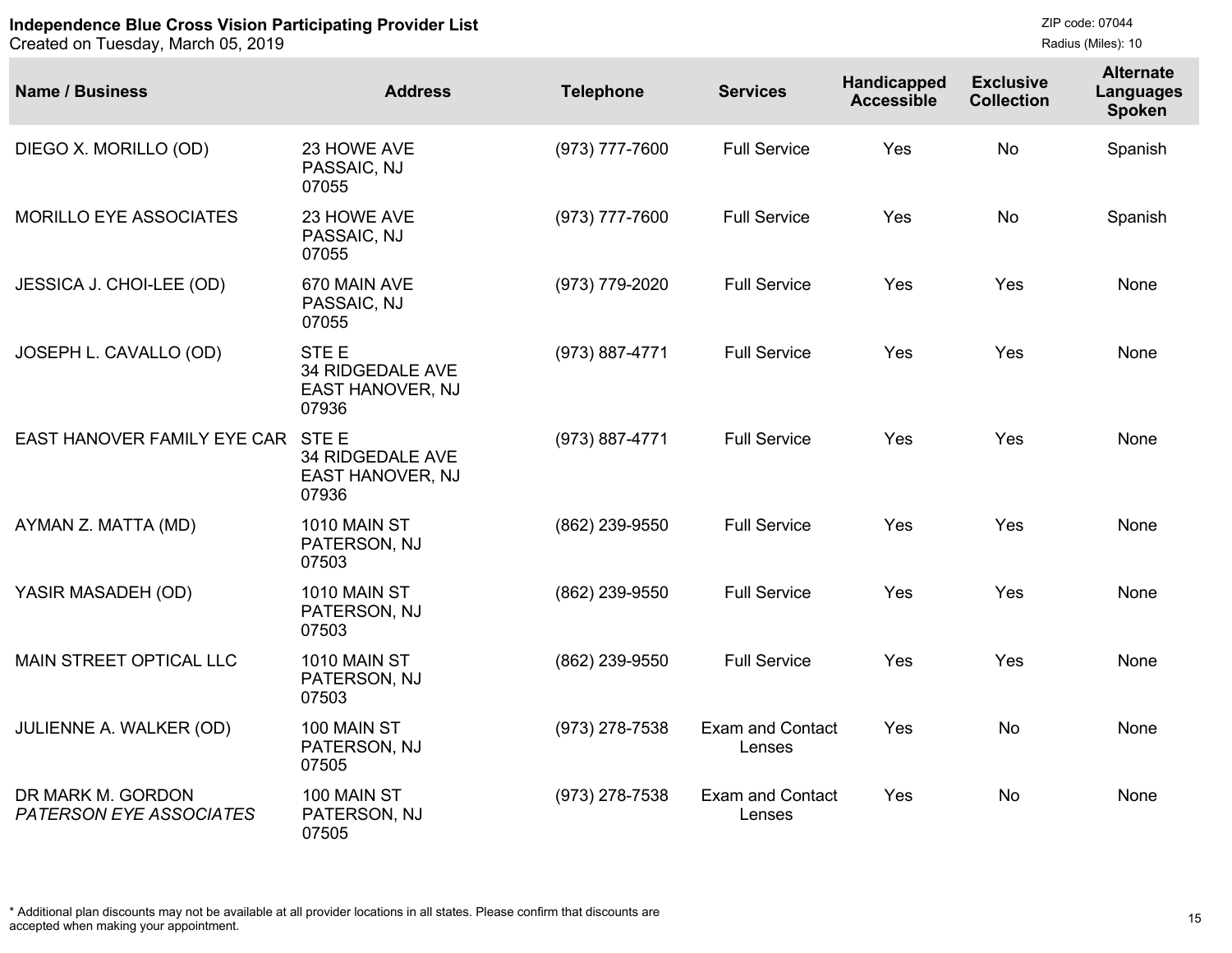Created on Tuesday, March 05, 2019

ZIP code: 07044 Radius (Miles): 10

| <b>Name / Business</b>   | <b>Address</b>                                | <b>Telephone</b> | <b>Services</b>                         | Handicapped<br><b>Accessible</b> | <b>Exclusive</b><br><b>Collection</b> | <b>Alternate</b><br><b>Languages</b><br><b>Spoken</b> |
|--------------------------|-----------------------------------------------|------------------|-----------------------------------------|----------------------------------|---------------------------------------|-------------------------------------------------------|
| SAVEREN SCANNAPIEGO (MD) | 100 MAIN ST<br>PATERSON, NJ<br>07505          | (973) 278-7538   | <b>Exam and Contact</b><br>Lenses       | Yes                              | <b>No</b>                             | None                                                  |
| WARREN M. KLEIN (MD)     | 100 MAIN ST<br>PATERSON, NJ<br>07505          | (973) 278-7538   | <b>Exam and Contact</b><br>Lenses       | Yes                              | <b>No</b>                             | None                                                  |
| ALAN R. COOPER (OD)      | 136 MARKET ST<br>PATERSON, NJ<br>07505        | $(973)$ 278-5300 | <b>Full Service</b>                     | Yes                              | Yes                                   | Spanish                                               |
| LAWRENCE G. SHAPIRO (OD) | 136 MARKET ST<br>PATERSON, NJ<br>07505        | (973) 278-5300   | <b>Full Service</b>                     | Yes                              | Yes                                   | Spanish                                               |
| ULISES ARANGO (MD)       | 136 MARKET ST<br>PATERSON, NJ<br>07505        | (973) 278-5300   | <b>Full Service</b>                     | Yes                              | Yes                                   | Spanish                                               |
| ANTHONY RUSIGNUOLO (OD)  | 140 MAIN ST<br>PATERSON, NJ<br>07505          | $(973)$ 357-8358 | Exam Only                               | Yes                              | <b>No</b>                             | None                                                  |
| YURIJ TRYTJAK (OD)       | 140 MAIN ST<br>PATERSON, NJ<br>07505          | (973) 357-8358   | Exam Only                               | <b>Yes</b>                       | <b>No</b>                             | None                                                  |
| <b>OPTI-DESIGN</b>       | 140 MAIN ST<br>PATERSON, NJ<br>07505          | (973) 357-8357   | <b>Contact Lenses and</b><br>Eyeglasses | <b>Yes</b>                       | Yes                                   | None                                                  |
| VAN P. VINCIGUERRA (OD)  | <b>158 MARKET ST</b><br>PATERSON, NJ<br>07505 | (973) 684-1545   | <b>Full Service</b>                     | <b>No</b>                        | Yes                                   | None                                                  |
| WAE Y. SHIN (OD)         | <b>158 MARKET ST</b><br>PATERSON, NJ<br>07505 | (973) 684-1545   | <b>Full Service</b>                     | <b>No</b>                        | Yes                                   | None                                                  |
| <b>MYRON BLOCH (OD)</b>  | 165 MAIN ST<br>PATERSON, NJ<br>07505          | (973) 278-4480   | <b>Full Service</b>                     | Yes                              | Yes                                   | None                                                  |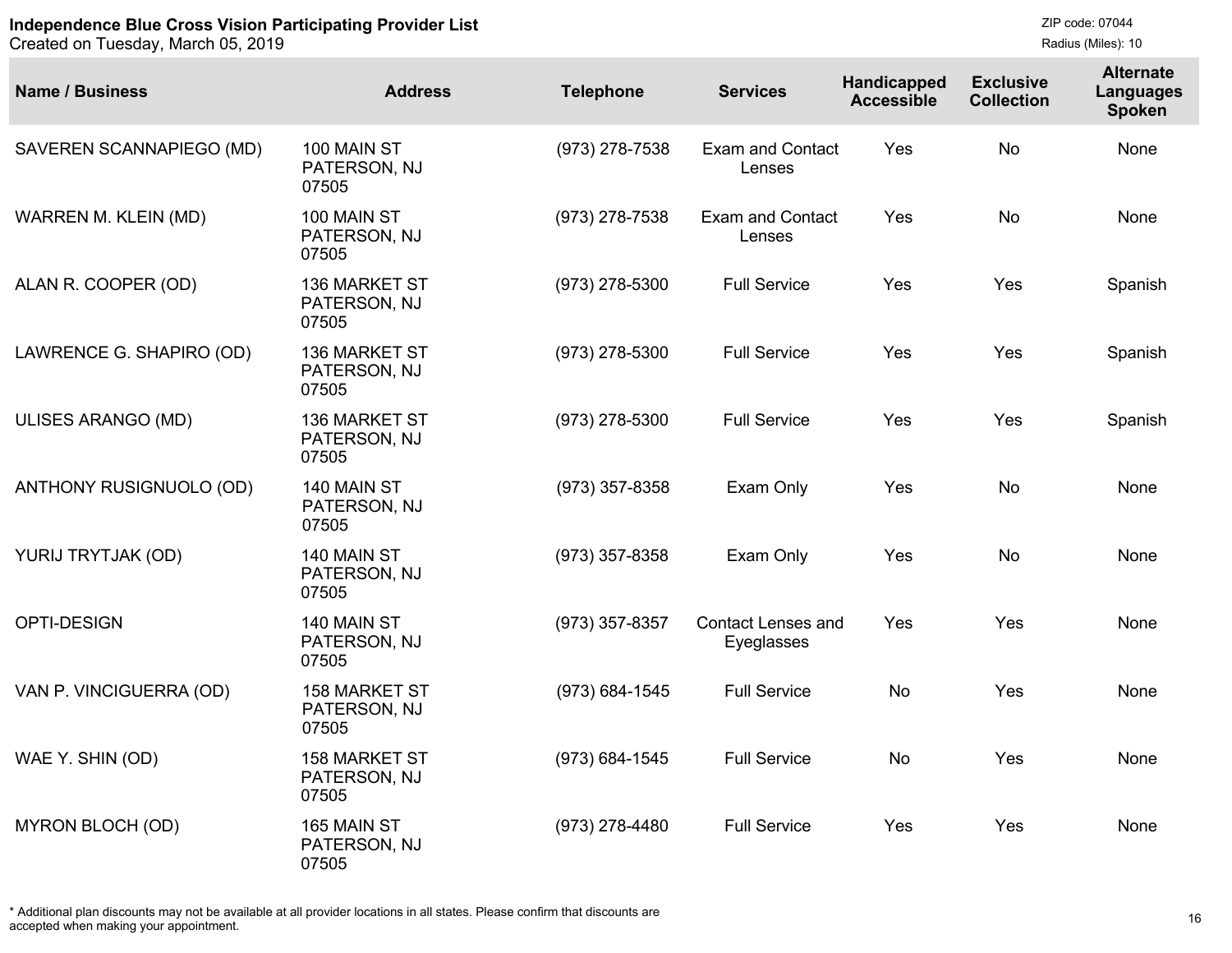Created on Tuesday, March 05, 2019

| <b>Name / Business</b>        | <b>Address</b>                                          | <b>Telephone</b> | <b>Services</b>     | <b>Handicapped</b><br><b>Accessible</b> | <b>Exclusive</b><br><b>Collection</b> | <b>Alternate</b><br><b>Languages</b><br><b>Spoken</b> |
|-------------------------------|---------------------------------------------------------|------------------|---------------------|-----------------------------------------|---------------------------------------|-------------------------------------------------------|
| <b>CARLA DOMINGUES (OD)</b>   | 348 RIDGE RD<br>LYNDHURST, NJ<br>07071                  | $(201)$ 438-8668 | <b>Full Service</b> | <b>No</b>                               | Yes                                   | Portuguese<br>Spanish                                 |
| <b>DIANA ESPAILLAT (OD)</b>   | 348 RIDGE RD<br>LYNDHURST, NJ<br>07071                  | $(201)$ 438-8668 | <b>Full Service</b> | <b>No</b>                               | Yes                                   | Portuguese<br>Spanish                                 |
| MARIA C. DOMINGUES (OD)       | 348 RIDGE RD<br>LYNDHURST, NJ<br>07071                  | $(201)$ 438-8668 | <b>Full Service</b> | <b>No</b>                               | Yes                                   | Portuguese<br>Spanish                                 |
| DR. MARIA DOMINGUES           | 348 RIDGE RD<br>LYNDHURST, NJ<br>07071                  | $(201)$ 438-8668 | <b>Full Service</b> | <b>No</b>                               | Yes                                   | Portuguese<br>Spanish                                 |
| MARC S. WIENER (OD)           | 64 RIDGE RD<br>NORTH ARLINGTON, NJ<br>07031             | (201) 991-2211   | <b>Full Service</b> | <b>No</b>                               | Yes                                   | None                                                  |
| <b>REENA PATEL (OD)</b>       | 31 PARK AVE<br>RUTHERFORD, NJ<br>07070                  | (201) 939-2463   | <b>Full Service</b> | Yes                                     | Yes                                   | None                                                  |
| <b>ROBERT SC PURNELL (OD)</b> | 31 PARK AVE<br>RUTHERFORD, NJ<br>07070                  | (201) 939-2463   | <b>Full Service</b> | Yes                                     | Yes                                   | None                                                  |
| CHELSEA CUSENZA (OD)          | 33 LINCOLN AVE<br>RUTHERFORD, NJ<br>07070               | $(201)$ 438-4418 | <b>Full Service</b> | Yes                                     | Yes                                   | None                                                  |
| MARIE R. LEVINE (OD)          | 33 LINCOLN AVE<br>RUTHERFORD, NJ<br>07070               | $(201)$ 438-4418 | <b>Full Service</b> | Yes                                     | Yes                                   | None                                                  |
| GARY A. NARKAUS (OD)          | 500 SPRINGFIELD AVE<br>NEWARK, NJ<br>07103              | (973) 623-5825   | <b>Full Service</b> | Yes                                     | Yes                                   | None                                                  |
| WILLIAM C. FRUCHTMAN (OD)     | <b>196 PATERSON AVE</b><br>EAST RUTHERFORD, NJ<br>07073 | (201) 728-9222   | <b>Full Service</b> | Yes                                     | Yes                                   | Spanish                                               |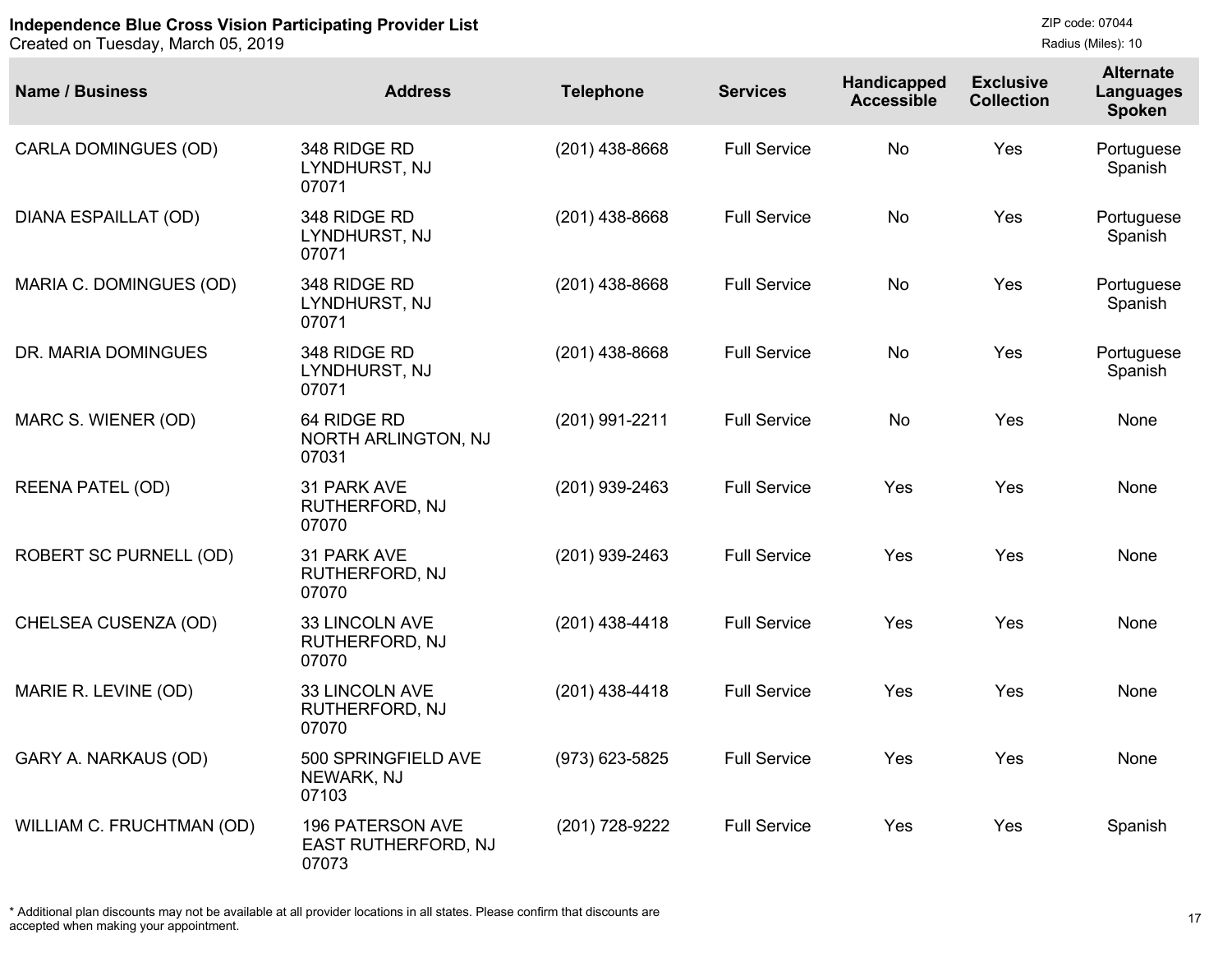| <b>Name / Business</b>      | <b>Address</b>                                                       | <b>Telephone</b> | <b>Services</b>     | Handicapped<br><b>Accessible</b> | <b>Exclusive</b><br><b>Collection</b> | <b>Alternate</b><br>Languages<br><b>Spoken</b> |
|-----------------------------|----------------------------------------------------------------------|------------------|---------------------|----------------------------------|---------------------------------------|------------------------------------------------|
| MARIA I. CARDONA (OD)       | 170 MAPLEWOOD AVE<br>MAPLEWOOD, NJ<br>07040                          | (973) 762-5343   | <b>Full Service</b> | Yes                              | Yes                                   | None                                           |
| SAMUEL T. DUNCAN (MD)       | <b>STE 303</b><br>2040 MILLBURN AVE<br>MAPLEWOOD, NJ<br>07040        | (973) 762-4996   | <b>Full Service</b> | Yes                              | Yes                                   | <b>None</b>                                    |
| <b>CARLA DOMINGUES (OD)</b> | 1068 CLINTON AVE<br><b>IRVINGTON, NJ</b><br>07111                    | (973) 399-0909   | <b>Full Service</b> | <b>No</b>                        | Yes                                   | French<br>Portuguese<br>Spanish                |
| <b>DIANA ESPAILLAT (OD)</b> | 1068 CLINTON AVE<br><b>IRVINGTON, NJ</b><br>07111                    | (973) 399-0909   | <b>Full Service</b> | <b>No</b>                        | Yes                                   | French<br>Portuguese<br>Spanish                |
| MARIA C. DOMINGUES (OD)     | 1068 CLINTON AVE<br><b>IRVINGTON, NJ</b><br>07111                    | (973) 399-0909   | <b>Full Service</b> | <b>No</b>                        | Yes                                   | French<br>Portuguese<br>Spanish                |
| DR MARIA DOMINGUES          | 1068 CLINTON AVE<br><b>IRVINGTON, NJ</b><br>07111                    | (973) 399-0909   | <b>Full Service</b> | <b>No</b>                        | Yes                                   | French<br>Portuguese<br>Spanish                |
| DR KIMBERLY BROWN           | <b>STE 104</b><br>50 UNION AVE<br><b>IRVINGTON, NJ</b><br>07111      | (973) 372-4000   | <b>Full Service</b> | Yes                              | Yes                                   | <b>None</b>                                    |
| KIMBERLY M. BROWN (OD)      | <b>STE 104</b><br>50 UNION AVE<br><b>IRVINGTON, NJ</b><br>07111      | (973) 372-4000   | <b>Full Service</b> | Yes                              | Yes                                   | None                                           |
| ANTHONY RUSIGNUOLO (OD)     | <b>STEB</b><br>1091 SPRINGFIELD AVE<br><b>IRVINGTON, NJ</b><br>07111 | $(973)$ 416-6664 | Exam Only           | Yes                              | <b>No</b>                             | None                                           |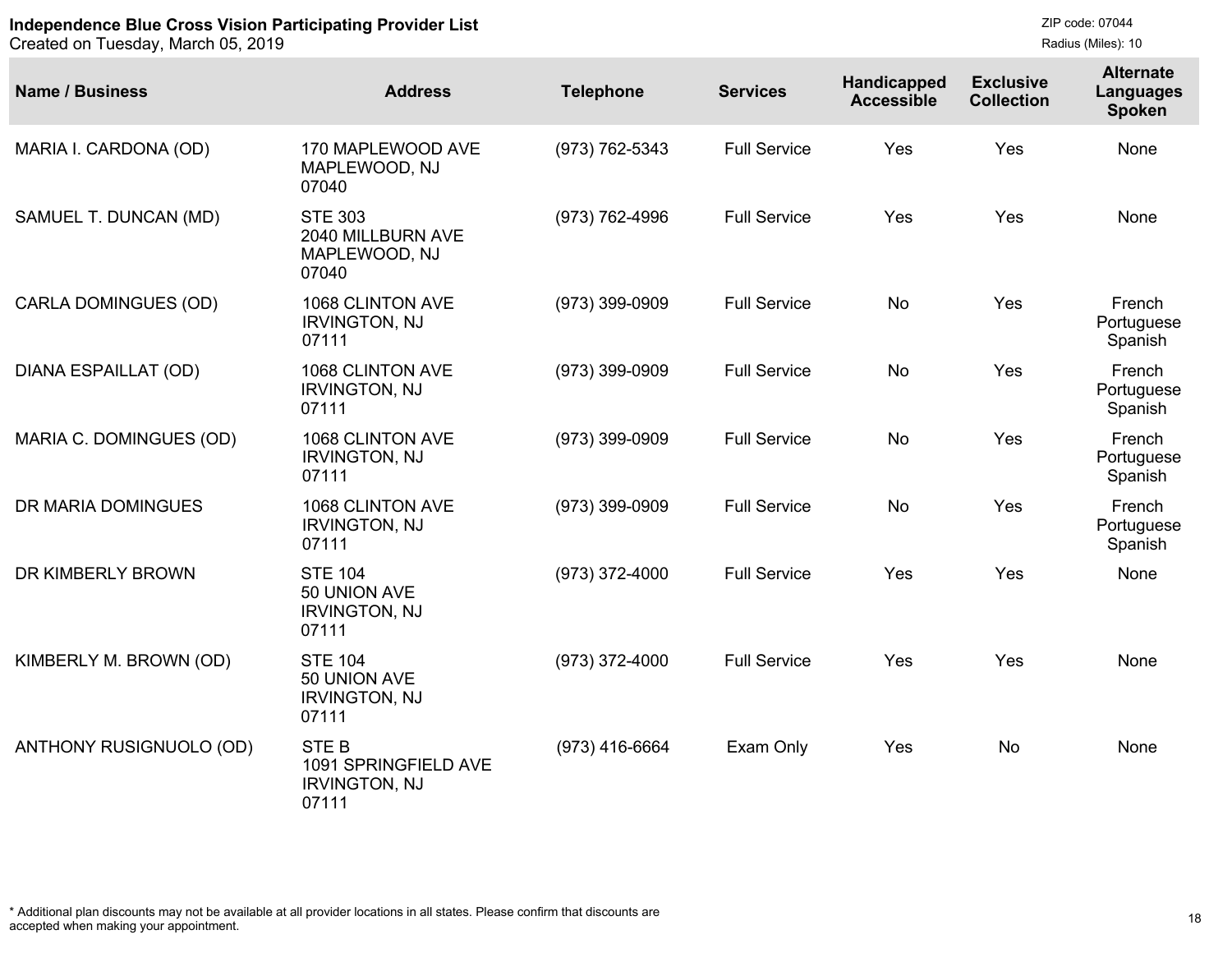Created on Tuesday, March 05, 2019

```
ZIP code: 07044
Radius (Miles): 10
```

| <b>Name / Business</b>        | <b>Address</b>                                                           | <b>Telephone</b> | <b>Services</b>                                    | Handicapped<br><b>Accessible</b> | <b>Exclusive</b><br><b>Collection</b> | <b>Alternate</b><br>Languages<br><b>Spoken</b> |
|-------------------------------|--------------------------------------------------------------------------|------------------|----------------------------------------------------|----------------------------------|---------------------------------------|------------------------------------------------|
| YURIJ TRYTJAK (OD)            | <b>STEB</b><br>1091 SPRINGFIELD AVE<br><b>IRVINGTON, NJ</b><br>07111     | (973) 416-6664   | Exam Only                                          | Yes                              | <b>No</b>                             | None                                           |
| <b>IRVINGTON EYE CARE LLC</b> | <b>STEB</b><br>1091 SPRINGFIELD AVE<br><b>IRVINGTON, NJ</b><br>07111     | (973) 416-6664   | Exam Only                                          | Yes                              | <b>No</b>                             | None                                           |
| OPTICAL PALACEOF HARRISON,    | <b>STEB</b><br>1091 SPRINGFIELD AVE<br><b>IRVINGTON, NJ</b><br>07111     | (973) 416-6664   | <b>Contact Lenses and</b><br>Eyeglasses            | Yes                              | Yes                                   | Spanish                                        |
| DEEPALI PATEL (OD)            | <b>SUITE 102</b><br><b>40 UNION AVE</b><br><b>IRVINGTON, NJ</b><br>07111 | (973) 399-6270   | <b>Full Service</b>                                | Yes                              | Yes                                   | None                                           |
| MELISSA MANZO (OD)            | <b>SUITE 102</b><br>40 UNION AVE<br><b>IRVINGTON, NJ</b><br>07111        | (973) 399-6270   | <b>Full Service</b>                                | Yes                              | Yes                                   | None                                           |
| SUNDEEP KAUR (OD)             | <b>SUITE 102</b><br>40 UNION AVE<br><b>IRVINGTON, NJ</b><br>07111        | (973) 399-6270   | <b>Full Service</b>                                | Yes                              | Yes                                   | <b>None</b>                                    |
| <b>EYE PROFESSIONALD</b>      | <b>SUITE 102</b><br>40 UNION AVE<br><b>IRVINGTON, NJ</b><br>07111        | (973) 399-6270   | <b>Full Service</b><br>No New Patients<br>Accepted | Yes                              | Yes                                   | None                                           |
| RAMY SEYAM (OD)               | <b>STE 14B</b><br>1055 HAMBURG TPKE<br>WAYNE, NJ<br>07470                | (973) 832-7222   | <b>Full Service</b>                                | Yes                              | Yes                                   | None                                           |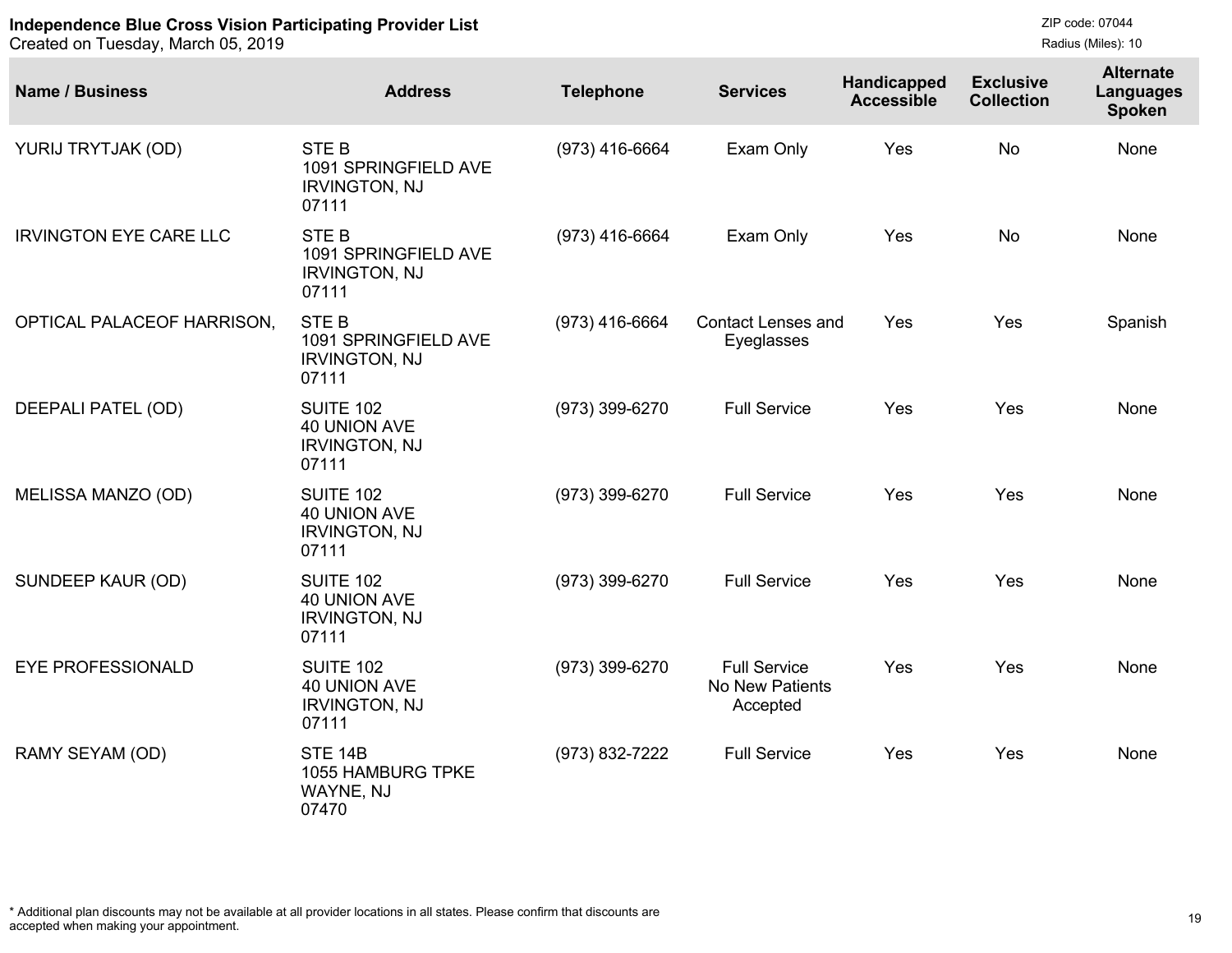Created on Tuesday, March 05, 2019

| <b>Name / Business</b>       | <b>Address</b>                                             | <b>Telephone</b> | <b>Services</b>                         | Handicapped<br><b>Accessible</b> | <b>Exclusive</b><br><b>Collection</b> | <b>Alternate</b><br>Languages<br><b>Spoken</b> |
|------------------------------|------------------------------------------------------------|------------------|-----------------------------------------|----------------------------------|---------------------------------------|------------------------------------------------|
| <b>WAYNE EYECARE</b>         | <b>STE 14B</b><br>1055 HAMBURG TPKE<br>WAYNE, NJ<br>07470  | (973) 832-7222   | <b>Full Service</b>                     | Yes                              | Yes                                   | None                                           |
| DIANA ZABARKO OD             | <b>STE 207</b><br>506 HAMBURG TPKE<br>WAYNE, NJ<br>07470   | (862) 336-1990   | <b>Full Service</b>                     | No                               | Yes                                   | Russian<br>Spanish                             |
| DIANA ZABARKO (OD)           | <b>STE 207</b><br>506 HAMBURG TPKE<br>WAYNE, NJ<br>07470   | (862) 336-1990   | <b>Full Service</b>                     | No                               | Yes                                   | Russian<br>Spanish                             |
| ADVANCED EYE CARE CENTER     | STE <sub>7</sub><br>220 HAMBURG TPKE<br>WAYNE, NJ<br>07470 | (973) 790-1300   | Eyeglasses Only                         | Yes                              | Yes                                   | Italian<br>Korean<br>Spanish                   |
| <b>BRYAN ABESSI (MD)</b>     | STE <sub>7</sub><br>220 HAMBURG TPKE<br>WAYNE, NJ<br>07470 | (973) 790-1300   | <b>Exam and Contact</b><br>Lenses       | Yes                              | <b>No</b>                             | None                                           |
| <b>CHARLES S. REING (MD)</b> | STE <sub>7</sub><br>220 HAMBURG TPKE<br>WAYNE, NJ<br>07470 | (973) 790-1300   | <b>Exam and Contact</b><br>Lenses       | Yes                              | <b>No</b>                             | None                                           |
| NANCY H. CHOO (MD)           | STE <sub>7</sub><br>220 HAMBURG TPKE<br>WAYNE, NJ<br>07470 | (973) 790-1300   | <b>Exam and Contact</b><br>Lenses       | Yes                              | <b>No</b>                             | None                                           |
| BENJAMIN C. LANE (OD)        | 16 N BEVERWYCK RD<br>LAKE HIAWATHA, NJ<br>07034            | (973) 335-0111   | <b>Full Service</b>                     | Yes                              | Yes                                   | Chinese<br>German                              |
| <b>INNOVATION OPTICS INC</b> | <b>782 MORRIS TPKE</b><br>SHORT HILLS, NJ<br>07078         | (973) 379-1500   | <b>Contact Lenses and</b><br>Eyeglasses | Yes                              | Yes                                   | None                                           |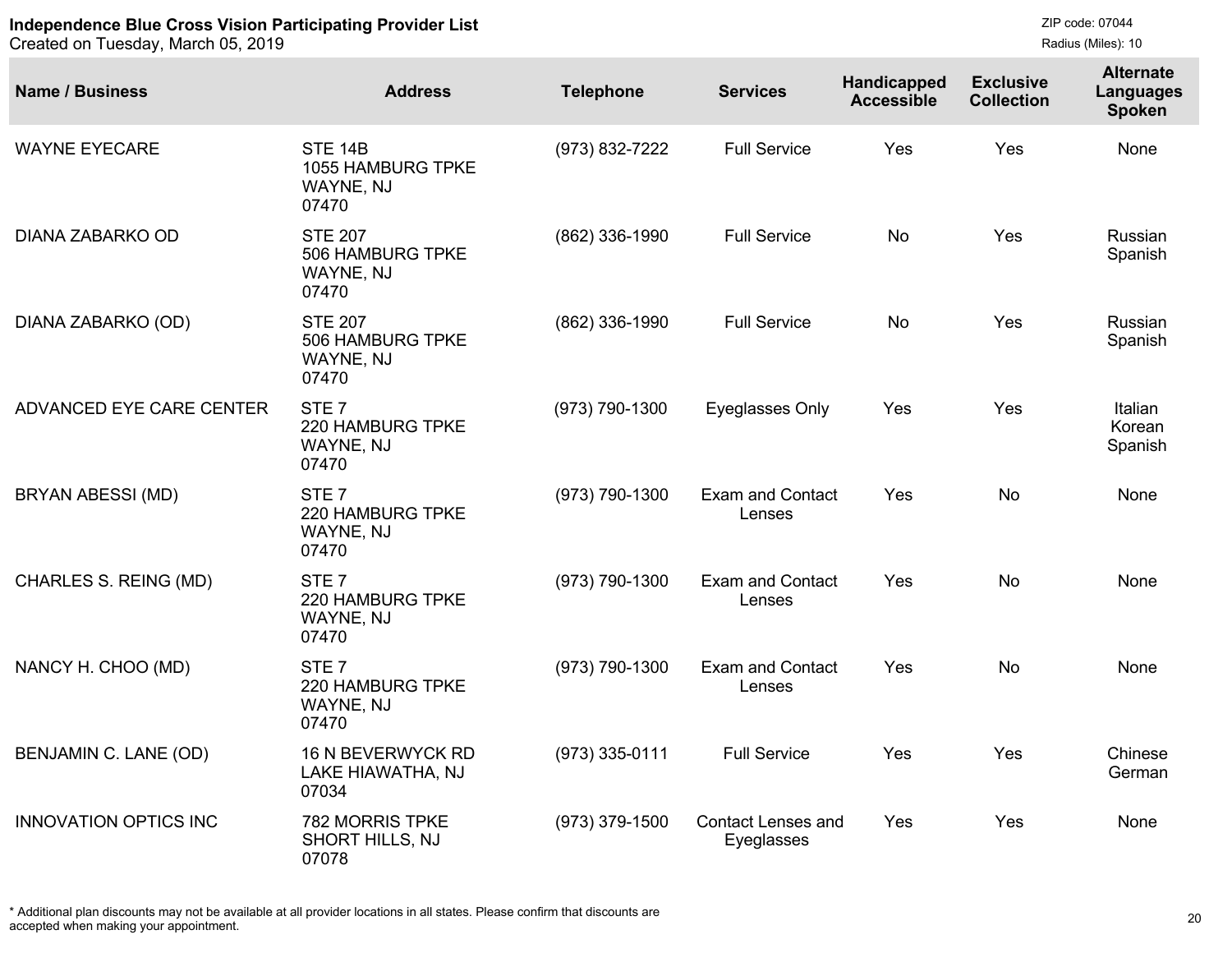```
ZIP code: 07044
Radius (Miles): 10
```

| <b>Name / Business</b>    | <b>Address</b>                                                       | <b>Telephone</b> | <b>Services</b>                   | Handicapped<br><b>Accessible</b> | <b>Exclusive</b><br><b>Collection</b> | <b>Alternate</b><br><b>Languages</b><br><b>Spoken</b> |
|---------------------------|----------------------------------------------------------------------|------------------|-----------------------------------|----------------------------------|---------------------------------------|-------------------------------------------------------|
| MICHAEL E. HAYES (OD)     | <b>STE 109</b><br>800 MORRIS TPKE<br><b>SHORT HILLS, NJ</b><br>07078 | (973) 379-1500   | <b>Exam and Contact</b><br>Lenses | Yes                              | <b>No</b>                             | None                                                  |
| DEEPALI PATEL (OD)        | 1060 BROAD ST<br>NEWARK, NJ<br>07102                                 | (973) 624-3710   | <b>Full Service</b>               | Yes                              | <b>No</b>                             | Spanish                                               |
| <b>MELISSA MANZO (OD)</b> | 1060 BROAD ST<br>NEWARK, NJ<br>07102                                 | (973) 624-3710   | <b>Full Service</b>               | Yes                              | <b>No</b>                             | Spanish                                               |
| SUNDEEP KAUR (OD)         | 1060 BROAD ST<br>NEWARK, NJ<br>07102                                 | (973) 624-3710   | <b>Full Service</b>               | Yes                              | <b>No</b>                             | Spanish                                               |
| NJ EYE PROFESSIONALS, LLC | 1060 BROAD ST<br>NEWARK, NJ<br>07102                                 | (973) 624-3710   | <b>Full Service</b>               | Yes                              | <b>No</b>                             | Spanish                                               |
| DR MICHAEL C FEINSTEIN    | 17 ACADEMY ST<br>NEWARK, NJ<br>07102                                 | (973) 624-2090   | <b>Full Service</b>               | Yes                              | Yes                                   | None                                                  |
| MICHAEL FEINSTEIN (OD)    | 17 ACADEMY ST<br>NEWARK, NJ<br>07102                                 | (973) 624-2090   | <b>Full Service</b>               | Yes                              | Yes                                   | None                                                  |
| DONALD D. GUERRIER (OD)   | 677 MOUNT PROSPECT AVE<br>NEWARK, NJ<br>07102                        | (973) 350-8224   | Exam Only                         | Yes                              | <b>No</b>                             | French<br>Spanish                                     |
| PAUL O. OBASUYI (OD)      | 787 BROAD ST<br>NEWARK, NJ<br>07102                                  | (973) 642-4949   | <b>Full Service</b>               | Yes                              | Yes                                   | French<br>Spanish                                     |
| <b>URBAN EYES INC</b>     | 787 BROAD ST<br>NEWARK, NJ<br>07102                                  | (973) 642-4949   | <b>Full Service</b>               | Yes                              | Yes                                   | French<br>Spanish                                     |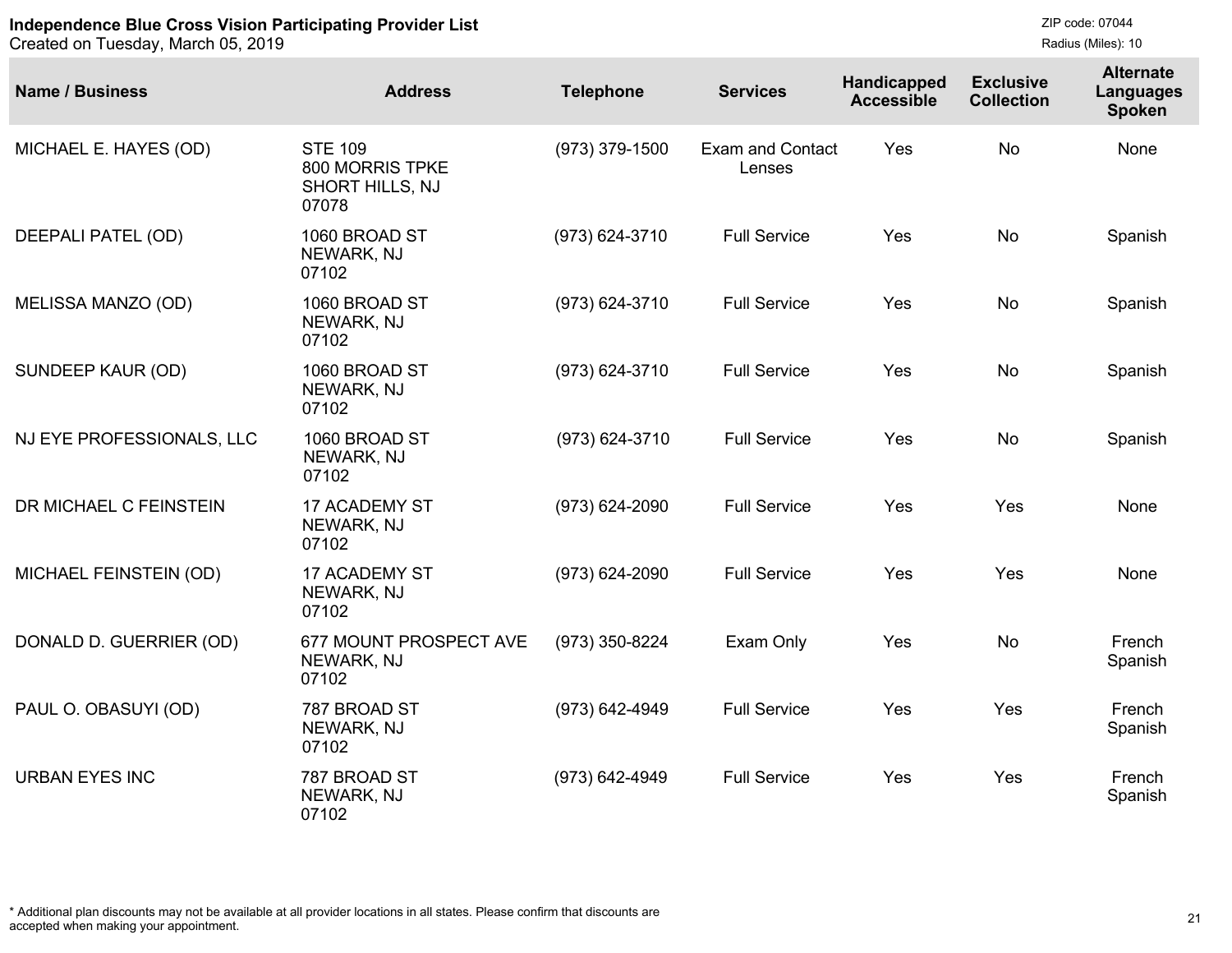Created on Tuesday, March 05, 2019

| <b>Name / Business</b>                   | <b>Address</b>                                            | <b>Telephone</b> | <b>Services</b>                         | Handicapped<br><b>Accessible</b> | <b>Exclusive</b><br><b>Collection</b> | <b>Alternate</b><br><b>Languages</b><br><b>Spoken</b> |
|------------------------------------------|-----------------------------------------------------------|------------------|-----------------------------------------|----------------------------------|---------------------------------------|-------------------------------------------------------|
| CHRISTIAN A. MORILLO (OD)                | 875 BROAD ST<br>NEWARK, NJ<br>07102                       | (973) 504-8052   | Exam Only                               | Yes                              | <b>No</b>                             | Spanish                                               |
| DIEGO X. MORILLO (OD)                    | 875 BROAD ST<br>NEWARK, NJ<br>07102                       | (973) 504-8052   | Exam Only                               | Yes                              | <b>No</b>                             | Spanish                                               |
| MONIQUE PACHECO CESARSK (OE 875 BROAD ST | NEWARK, NJ<br>07102                                       | (973) 504-8052   | Exam Only                               | Yes                              | <b>No</b>                             | Spanish                                               |
| SERGIO RACANATI (OD)                     | 875 BROAD ST<br>NEWARK, NJ<br>07102                       | (973) 504-8052   | Exam Only                               | Yes                              | <b>No</b>                             | Spanish                                               |
| <b>ELEGANT EYES</b>                      | 875 BROAD ST<br>NEWARK, NJ<br>07102                       | (973) 622-4492   | <b>Contact Lenses and</b><br>Eyeglasses | <b>No</b>                        | Yes                                   | None                                                  |
| <b>MORILLO EYE ASSOCIATES</b>            | 875 BROAD ST<br>NEWARK, NJ<br>07102                       | (973) 504-8052   | Exam Only                               | Yes                              | <b>No</b>                             | Spanish                                               |
| LATHA JADHAV (MD)                        | STE <sub>2</sub><br>715 BROADWAY<br>PATERSON, NJ<br>07514 | (973) 279-2294   | Exam Only                               | Yes                              | <b>No</b>                             | None                                                  |
| <b>JUST KIDZ PEDIATRICS</b>              | STE <sub>2</sub><br>715 BROADWAY<br>PATERSON, NJ<br>07514 | (973) 279-2294   | Exam Only                               | Yes                              | <b>No</b>                             | None                                                  |
| DR EDWARD MASLANSKY                      | 399 KEARNY AVE<br>KEARNY, NJ<br>07032                     | (201) 991-0026   | <b>Full Service</b>                     | Yes                              | Yes                                   | Chinese<br>French<br>Spanish                          |
| EDWARD MASLANSKY (OD)                    | 399 KEARNY AVE<br><b>KEARNY, NJ</b><br>07032              | (201) 991-0026   | <b>Full Service</b>                     | Yes                              | Yes                                   | Chinese<br>French<br>Spanish                          |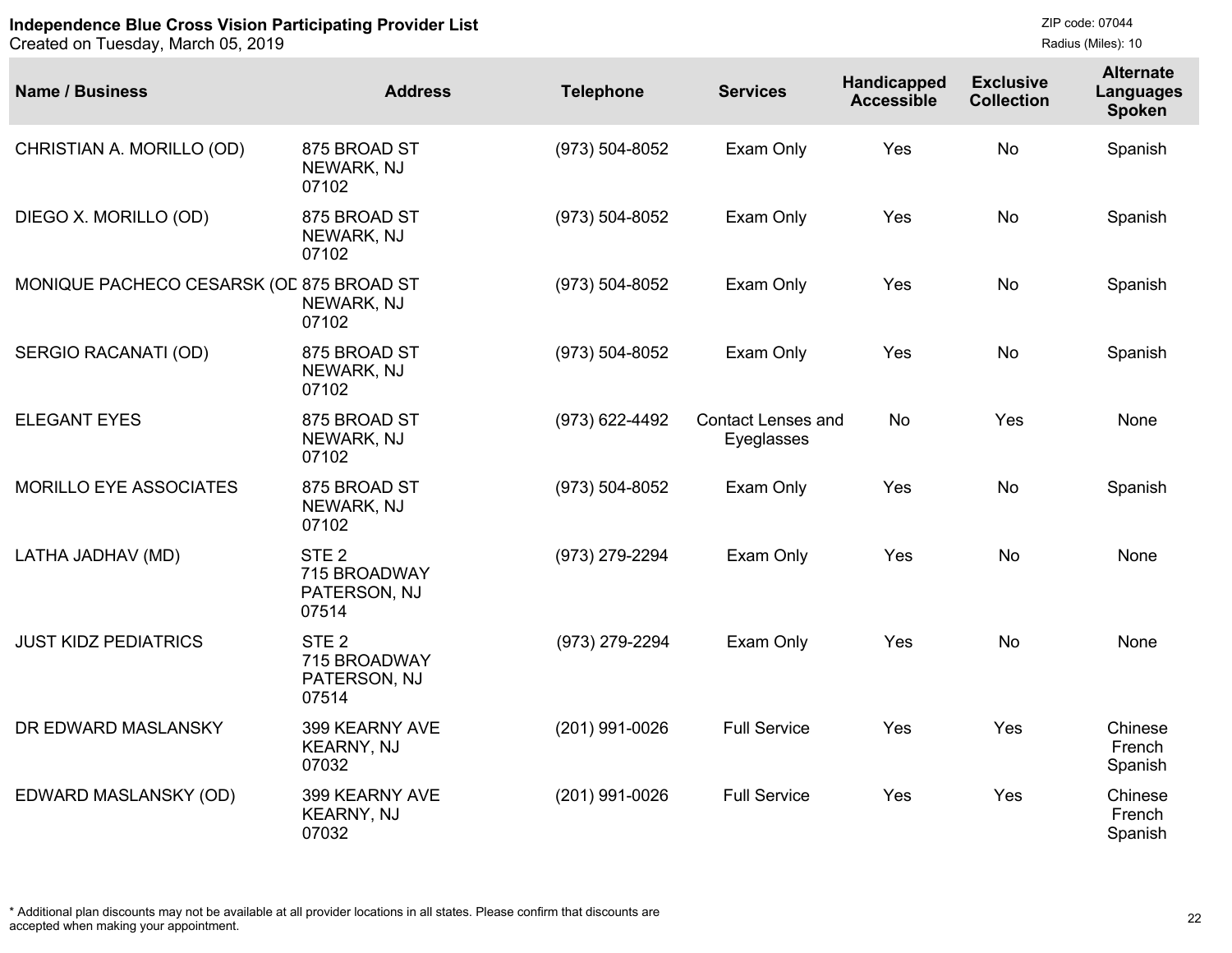| <b>Name / Business</b>                    | <b>Address</b>                               | <b>Telephone</b> | <b>Services</b>     | Handicapped<br><b>Accessible</b> | <b>Exclusive</b><br><b>Collection</b> | <b>Alternate</b><br><b>Languages</b><br><b>Spoken</b> |
|-------------------------------------------|----------------------------------------------|------------------|---------------------|----------------------------------|---------------------------------------|-------------------------------------------------------|
| <b>JOHN HNATYKO (OD)</b>                  | 399 KEARNY AVE<br><b>KEARNY, NJ</b><br>07032 | (201) 991-0026   | <b>Full Service</b> | Yes                              | Yes                                   | Chinese<br>French<br>Spanish                          |
| MARISSA B. ISRAEL (OD)                    | 399 KEARNY AVE<br><b>KEARNY, NJ</b><br>07032 | (201) 991-0026   | <b>Full Service</b> | Yes                              | Yes                                   | Chinese<br>French<br>Spanish                          |
| <b>NURIT MILSTEIN (OD)</b>                | 399 KEARNY AVE<br><b>KEARNY, NJ</b><br>07032 | (201) 991-0026   | <b>Full Service</b> | Yes                              | Yes                                   | Chinese<br>French<br>Spanish                          |
| LEKHA GOPAL (MD)                          | 806 KEARNY AVE<br><b>KEARNY, NJ</b><br>07032 | (201) 991-6900   | Exam Only           | Yes                              | <b>No</b>                             | None                                                  |
| OPHTHALMOLOGY AND NERO OPH 806 KEARNY AVE | <b>KEARNY, NJ</b><br>07032                   | (201) 991-6900   | Exam Only           | Yes                              | <b>No</b>                             | None                                                  |
| ARNOLD D. CRAFT (OD)                      | 201 A MARKET ST<br>ELMWOOD PARK, NJ<br>07407 | (201) 796-0030   | <b>Full Service</b> | Yes                              | Yes                                   | None                                                  |
| DIANA ZABARKO, OD                         | 286 MARKET ST<br>ELMWOOD PARK, NJ<br>07407   | (201) 773-8885   | Exam Only           | Yes                              | <b>No</b>                             | Russian<br>Spanish                                    |
| DIANA ZABARKO (OD)                        | 286 MARKET ST<br>ELMWOOD PARK, NJ<br>07407   | (201) 773-8885   | Exam Only           | Yes                              | <b>No</b>                             | Russian<br>Spanish                                    |
| <b>JOANNE RAMIREZ (OD)</b>                | 286 MARKET ST<br>ELMWOOD PARK, NJ<br>07407   | (201) 797-5835   | <b>Full Service</b> | Yes                              | Yes                                   | Spanish                                               |
| <b>OPTICAL TECHNIQUES FAMILY E</b>        | 286 MARKET ST<br>ELMWOOD PARK, NJ<br>07407   | (201) 797-5835   | <b>Full Service</b> | Yes                              | Yes                                   | Spanish                                               |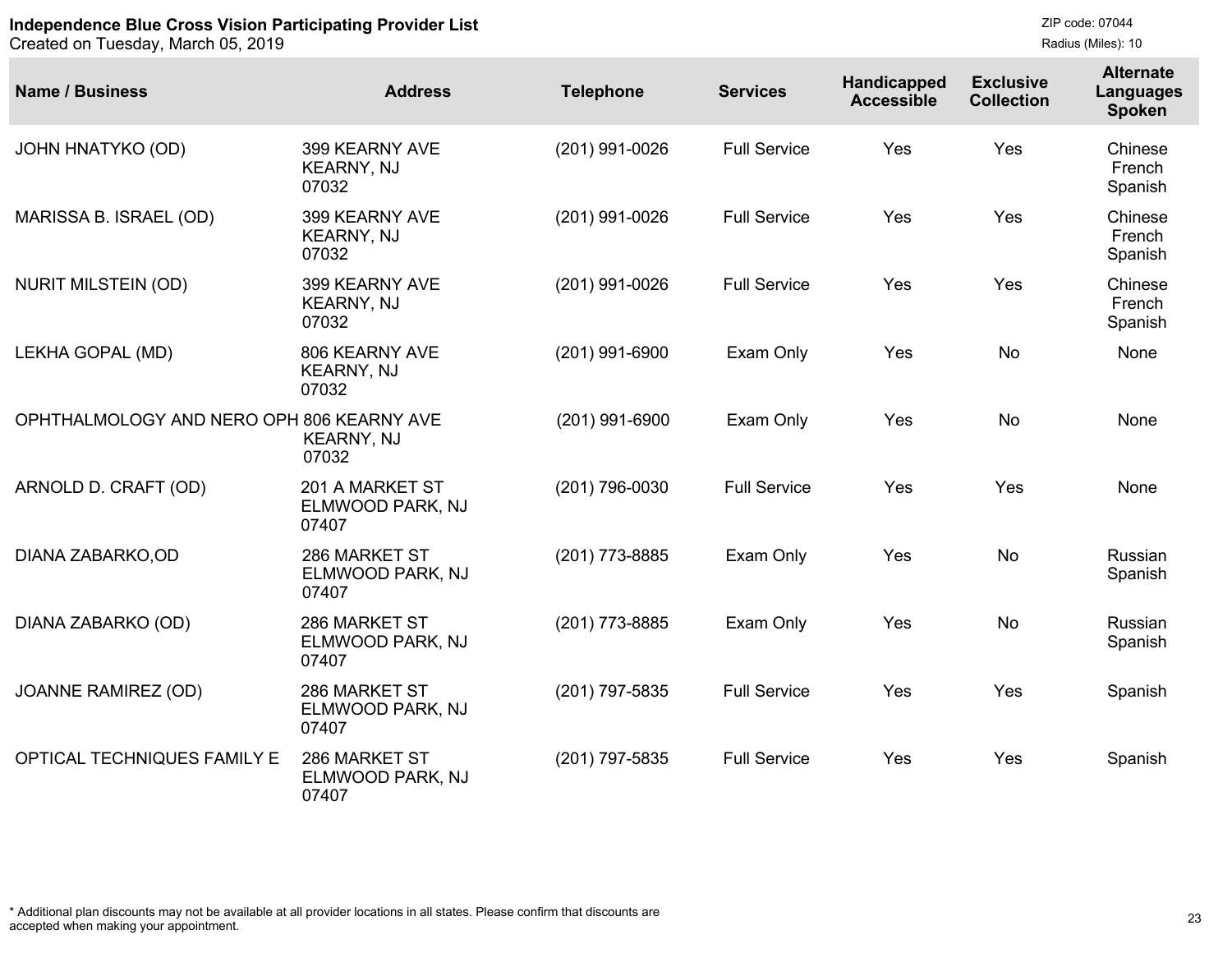Created on Tuesday, March 05, 2019

| <b>Name / Business</b>          | <b>Address</b>                                               | <b>Telephone</b> | <b>Services</b>                   | Handicapped<br><b>Accessible</b> | <b>Exclusive</b><br><b>Collection</b> | <b>Alternate</b><br><b>Languages</b><br><b>Spoken</b> |
|---------------------------------|--------------------------------------------------------------|------------------|-----------------------------------|----------------------------------|---------------------------------------|-------------------------------------------------------|
| MARK BAMPTON (OD)               | <b>STE 102B</b><br>397 HALEDON AVE<br>HALEDON, NJ<br>07508   | (862) 257-3211   | <b>Full Service</b>               | Yes                              | Yes                                   | Russian<br>Spanish                                    |
| <b>DYD VISION &amp; HEARING</b> | <b>STE 102B</b><br>397 HALEDON AVE<br>HALEDON, NJ<br>07508   | (862) 257-3211   | <b>Full Service</b>               | Yes                              | Yes                                   | Russian<br>Spanish                                    |
| WILLIAM J. ROSS (OD)            | 161 RIDGEDALE AVE<br>FLORHAM PARK, NJ<br>07932               | (973) 377-3644   | <b>Full Service</b>               | <b>No</b>                        | Yes                                   | None                                                  |
| <b>WILLIAM J ROSS</b>           | 161 RIDGEDALE AVE<br>FLORHAM PARK, NJ<br>07932               | (973) 377-3644   | <b>Full Service</b>               | <b>No</b>                        | Yes                                   | None                                                  |
| DR SUN EYE CARE                 | 256 COLUMBIA TPKE<br>FLORHAM PARK, NJ<br>07932               | (973) 377-8200   | <b>Full Service</b>               | Yes                              | Yes                                   | Chinese                                               |
| XIAOYIN SUN (OD)                | 256 COLUMBIA TPKE<br>FLORHAM PARK, NJ<br>07932               | (973) 377-8200   | <b>Full Service</b>               | Yes                              | Yes                                   | Chinese                                               |
| DAVID P. LIBASSI (OD)           | <b>40 MAYHILL ST</b><br>SADDLE BROOK, NJ<br>07663            | (201) 845-6634   | <b>Full Service</b>               | Yes                              | Yes                                   | None                                                  |
| LYUDMILA MILOV (OD)             | <b>40 MAYHILL ST</b><br>SADDLE BROOK, NJ<br>07663            | (201) 845-6634   | <b>Full Service</b>               | Yes                              | Yes                                   | None                                                  |
| BERNARD L. GUTMAN (OD)          | <b>STE 22</b><br>831 STATE ROUTE 10<br>WHIPPANY, NJ<br>07981 | (973) 887-5523   | <b>Full Service</b>               | No                               | Yes                                   | None                                                  |
| DAVID IOSEBASHVILI (OD)         | 106 FERRY ST<br>NEWARK, NJ<br>07105                          | (973) 589-8085   | <b>Exam and Contact</b><br>Lenses | Yes                              | <b>No</b>                             | Portuguese<br>Spanish                                 |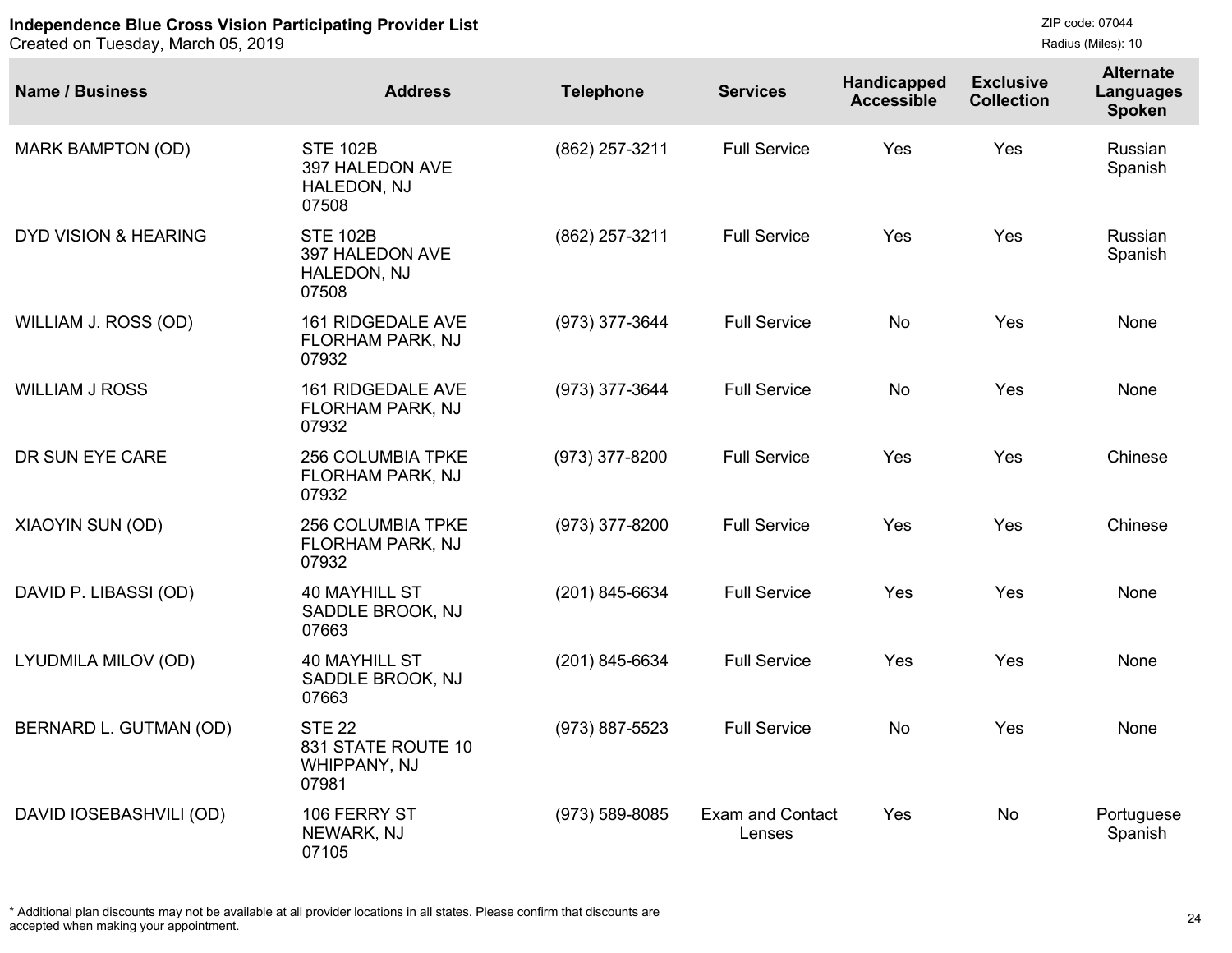Created on Tuesday, March 05, 2019

| <b>Name / Business</b>    | <b>Address</b>                      | <b>Telephone</b>   | <b>Services</b>                         | Handicapped<br><b>Accessible</b> | <b>Exclusive</b><br><b>Collection</b> | <b>Alternate</b><br>Languages<br>Spoken |
|---------------------------|-------------------------------------|--------------------|-----------------------------------------|----------------------------------|---------------------------------------|-----------------------------------------|
| JACQUETTA EDWARDS (OD)    | 106 FERRY ST<br>NEWARK, NJ<br>07105 | (973) 589-8085     | <b>Exam and Contact</b><br>Lenses       | Yes                              | <b>No</b>                             | Portuguese<br>Spanish                   |
| MAHMOOD A. SINDHU (OD)    | 106 FERRY ST<br>NEWARK, NJ<br>07105 | (973) 589-8085     | <b>Exam and Contact</b><br>Lenses       | Yes                              | <b>No</b>                             | Portuguese<br>Spanish                   |
| MOHIT KAPOOR (OD)         | 106 FERRY ST<br>NEWARK, NJ<br>07105 | (973) 589-8085     | <b>Exam and Contact</b><br>Lenses       | Yes                              | <b>No</b>                             | Portuguese<br>Spanish                   |
| RASRAJ RANA (OD)          | 106 FERRY ST<br>NEWARK, NJ<br>07105 | (973) 589-8085     | <b>Exam and Contact</b><br>Lenses       | Yes                              | <b>No</b>                             | Portuguese<br>Spanish                   |
| SHIRLEY ANGEL (OD)        | 106 FERRY ST<br>NEWARK, NJ<br>07105 | $(973) 589 - 8085$ | <b>Exam and Contact</b><br>Lenses       | Yes                              | <b>No</b>                             | Portuguese<br>Spanish                   |
| EYE CONTACT VISION CENTER | 106 FERRY ST<br>NEWARK, NJ<br>07105 | (973) 589-8085     | <b>Contact Lenses and</b><br>Eyeglasses | Yes                              | Yes                                   | None                                    |
| JACQUETTA EDWARDS (OD)    | 279 FERRY ST<br>NEWARK, NJ<br>07105 | (973) 344-2212     | Exam Only                               | Yes                              | <b>No</b>                             | Portuguese<br>Spanish                   |
| <b>MOHIT KAPOOR (OD)</b>  | 279 FERRY ST<br>NEWARK, NJ<br>07105 | (973) 344-2212     | Exam Only                               | Yes                              | <b>No</b>                             | Portuguese<br>Spanish                   |
| RASRAJ RANA (OD)          | 279 FERRY ST<br>NEWARK, NJ<br>07105 | (973) 344-2212     | Exam Only                               | Yes                              | <b>No</b>                             | Portuguese<br>Spanish                   |
| SHIRLEY ANGEL (OD)        | 279 FERRY ST<br>NEWARK, NJ<br>07105 | (973) 344-2212     | Exam Only                               | Yes                              | <b>No</b>                             | Portuguese<br>Spanish                   |
| EYE CONTACT VISION CENTER | 279 FERRY ST<br>NEWARK, NJ<br>07105 | (973) 344-2212     | <b>Contact Lenses and</b><br>Eyeglasses | Yes                              | Yes                                   | None                                    |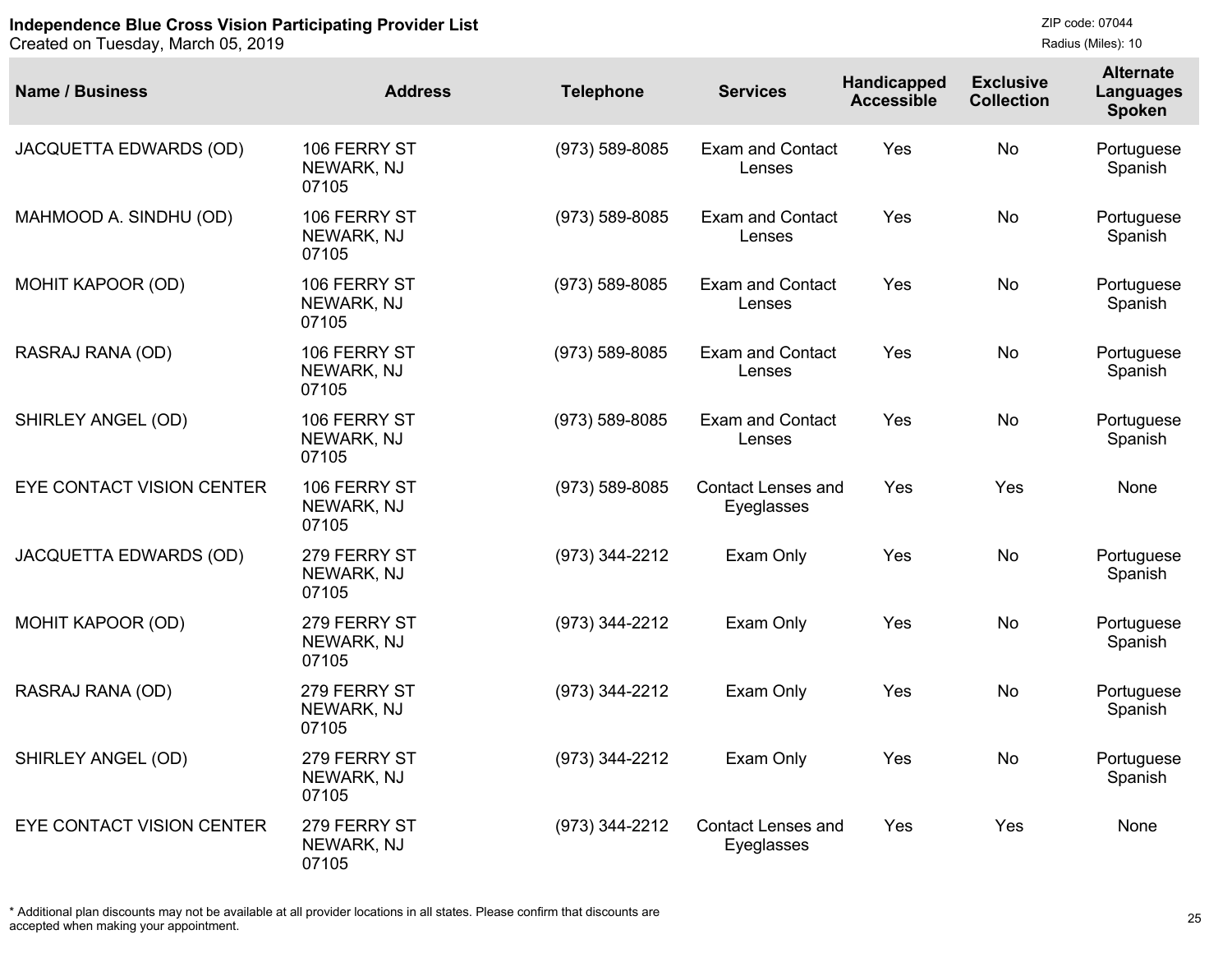| <b>Name / Business</b>       | <b>Address</b>                                            | <b>Telephone</b> | <b>Services</b>                   | Handicapped<br><b>Accessible</b> | <b>Exclusive</b><br><b>Collection</b> | <b>Alternate</b><br><b>Languages</b><br><b>Spoken</b> |
|------------------------------|-----------------------------------------------------------|------------------|-----------------------------------|----------------------------------|---------------------------------------|-------------------------------------------------------|
| MILLENIUM EYECARE LLC        | 279 FERRY ST<br>NEWARK, NJ<br>07105                       | (973) 344-2212   | Exam Only                         | Yes                              | No                                    | Portuguese<br>Spanish                                 |
| JANELLE TERTULLIEN MCDO (OD) | 295 FERRY ST<br>NEWARK, NJ<br>07105                       | (973) 589-8008   | <b>Full Service</b>               | Yes                              | Yes                                   | Portuguese<br>Spanish                                 |
| <b>MARLENE BESHAI (OD)</b>   | 295 FERRY ST<br>NEWARK, NJ<br>07105                       | (973) 589-8008   | <b>Full Service</b>               | Yes                              | Yes                                   | Portuguese<br>Spanish                                 |
| PERRY A. TOKER (OD)          | 295 FERRY ST<br>NEWARK, NJ<br>07105                       | (973) 589-8008   | <b>Full Service</b>               | Yes                              | Yes                                   | Portuguese<br>Spanish                                 |
| <b>RESHMA PATEL (OD)</b>     | <b>STE 196</b><br>188 JEFFERSON ST<br>NEWARK, NJ<br>07105 | (310) 893-2319   | Exam Only                         | <b>No</b>                        | <b>No</b>                             | None                                                  |
| RIDDHI DESAI (OD)            | <b>STE 196</b><br>188 JEFFERSON ST<br>NEWARK, NJ<br>07105 | (310) 893-2319   | Exam Only                         | <b>No</b>                        | <b>No</b>                             | None                                                  |
| <b>VISION TO LEARN</b>       | <b>STE 196</b><br>188 JEFFERSON ST<br>NEWARK, NJ<br>07105 | (310) 893-2319   | Exam Only                         | <b>No</b>                        | <b>No</b>                             | None                                                  |
| <b>VICTORIA BULBIN (OD)</b>  | <b>186 WARBURTON AVE</b><br>HAWTHORNE, NJ<br>07506        | (973) 427-4864   | <b>Full Service</b>               | Yes                              | Yes                                   | None                                                  |
| EDWARD JANIGA (OD)           | <b>188 LAFAYETTE AVE</b><br>HAWTHORNE, NJ<br>07506        | (973) 423-2015   | <b>Full Service</b>               | <b>No</b>                        | Yes                                   | None                                                  |
| <b>JOANNE RAMIREZ (OD)</b>   | 769 LAFAYETTE AVE<br>HAWTHORNE, NJ<br>07506               | (973) 949-5085   | <b>Exam and Contact</b><br>Lenses | No                               | <b>No</b>                             | Spanish                                               |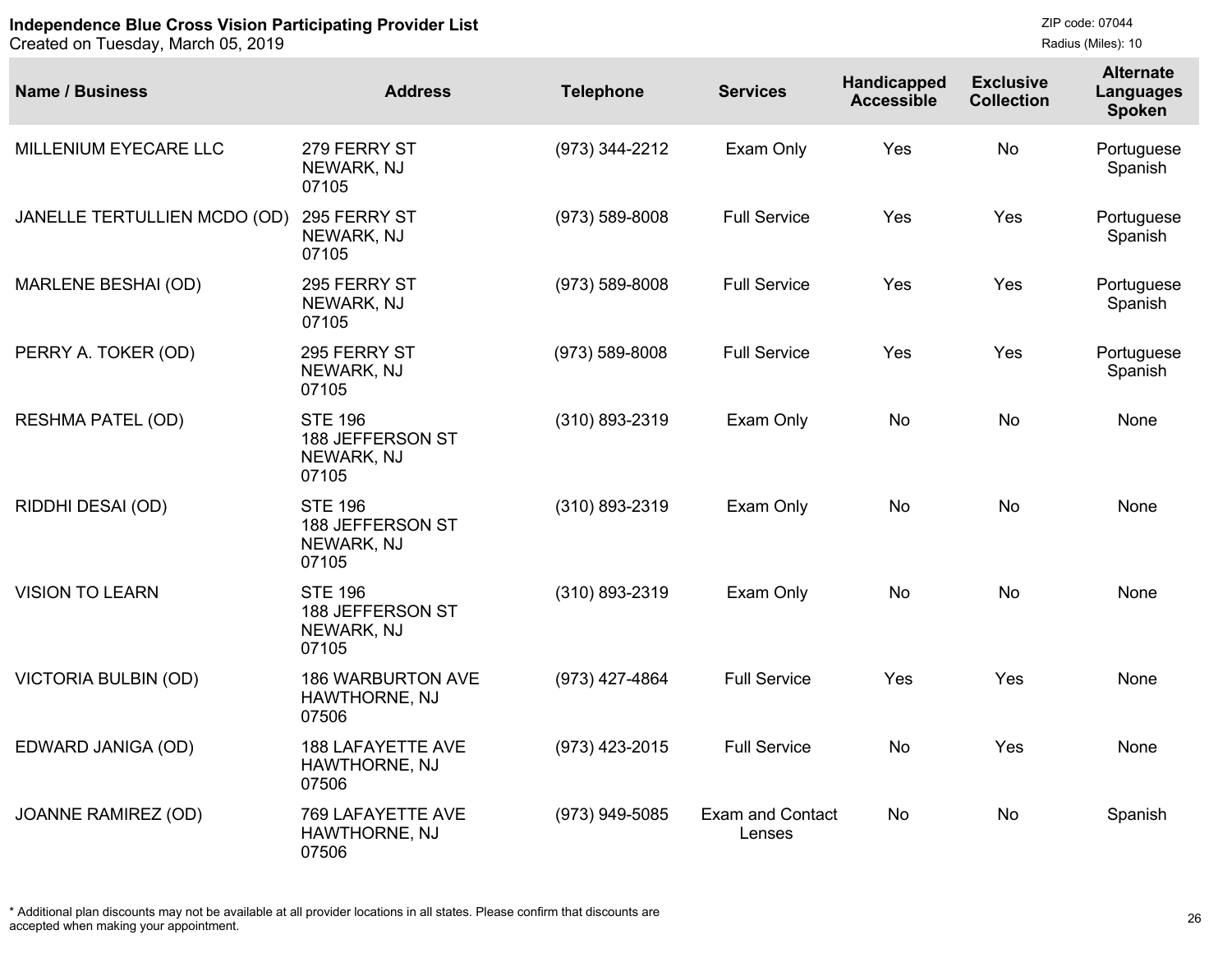```
ZIP code: 07044
Radius (Miles): 10
```

| <b>Name / Business</b> | <b>Address</b>                                                   | <b>Telephone</b> | <b>Services</b>                   | Handicapped<br><b>Accessible</b> | <b>Exclusive</b><br><b>Collection</b> | <b>Alternate</b><br><b>Languages</b><br><b>Spoken</b> |
|------------------------|------------------------------------------------------------------|------------------|-----------------------------------|----------------------------------|---------------------------------------|-------------------------------------------------------|
| <b>JOANNE RAMIREZ</b>  | 769 LAFAYETTE AVE<br>HAWTHORNE, NJ<br>07506                      | (973) 949-5085   | <b>Exam and Contact</b><br>Lenses | No                               | <b>No</b>                             | Spanish                                               |
| DR JEANINE E GRAVES    | <b>11-11 RIVER RD</b><br>FAIR LAWN, NJ<br>07410                  | (201) 796-2036   | <b>Full Service</b>               | <b>No</b>                        | <b>No</b>                             | None                                                  |
| JEANINE E. GRAVES (OD) | <b>11-11 RIVER RD</b><br>FAIR LAWN, NJ<br>07410                  | (201) 796-2036   | <b>Full Service</b>               | <b>No</b>                        | Yes                                   | None                                                  |
| JEANINE E. GRAVES (OD) | <b>11-11 RIVER RD</b><br>FAIR LAWN, NJ<br>07410                  | (201) 796-2036   | <b>Full Service</b>               | <b>No</b>                        | <b>No</b>                             | None                                                  |
| MATTHEW WINKLER (OD)   | <b>11-11 RIVER RD</b><br>FAIR LAWN, NJ<br>07410                  | (201) 796-2036   | <b>Full Service</b>               | <b>No</b>                        | Yes                                   | None                                                  |
| MATTHEW WINKLER (OD)   | <b>11-11 RIVER RD</b><br>FAIR LAWN, NJ<br>07410                  | (201) 796-2036   | <b>Full Service</b>               | <b>No</b>                        | <b>No</b>                             | None                                                  |
| NATALIA RAEVA (OD)     | 24-03BROADWAY<br>FAIR LAWN, NJ<br>07410                          | $(201)$ 509-8300 | <b>Full Service</b>               | No                               | Yes                                   | Russian                                               |
| NATALIA RAEVA (OD)     | 32-01 BROADWAY<br>FAIR LAWN, NJ<br>07410                         | $(201)$ 414-6490 | <b>Full Service</b>               | Yes                              | Yes                                   | Russian<br>Spanish                                    |
| AZADEH RAZMANDI (OD)   | <b>STE 202</b><br>4-14 SADDLE RIVER RD<br>FAIR LAWN, NJ<br>07410 | (201) 797-2747   | <b>Full Service</b>               | Yes                              | Yes                                   | None                                                  |
| DONG H. KIM (OD)       | <b>STE 202</b><br>4-14 SADDLE RIVER RD<br>FAIR LAWN, NJ<br>07410 | (201) 797-2747   | <b>Full Service</b>               | Yes                              | Yes                                   | None                                                  |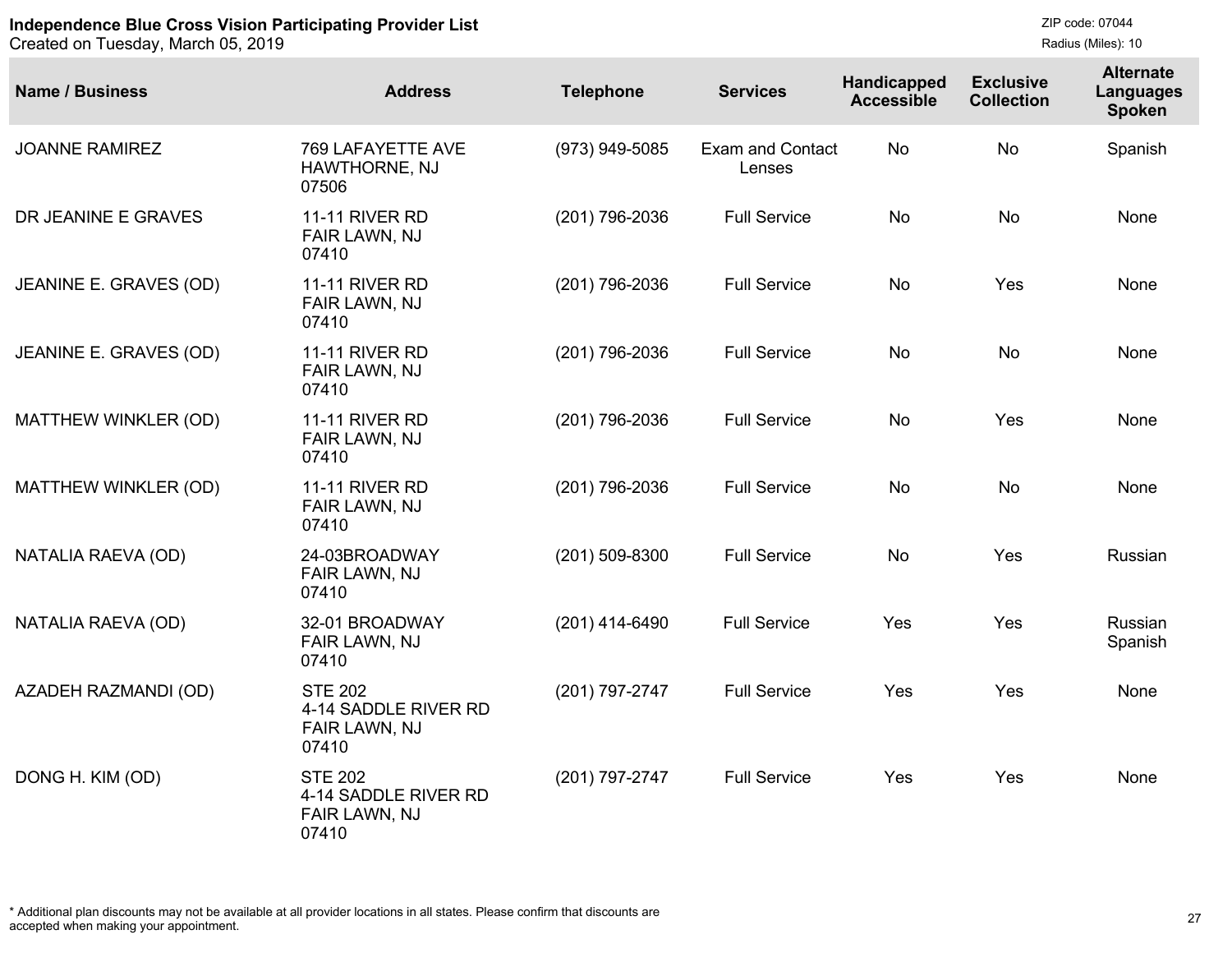| <b>Name / Business</b>   | <b>Address</b>                                                   | <b>Telephone</b> | <b>Services</b>     | Handicapped<br><b>Accessible</b> | <b>Exclusive</b><br><b>Collection</b> | <b>Alternate</b><br>Languages<br><b>Spoken</b> |
|--------------------------|------------------------------------------------------------------|------------------|---------------------|----------------------------------|---------------------------------------|------------------------------------------------|
| HARRYJOHN PANARETOS (OD) | <b>STE 202</b><br>4-14 SADDLE RIVER RD<br>FAIR LAWN, NJ<br>07410 | (201) 797-2747   | <b>Full Service</b> | Yes                              | Yes                                   | None                                           |
| DR JACK S MERMELSTEIN    | <b>STE 202</b><br>4-14 SADDLE RIVER RD<br>FAIR LAWN, NJ<br>07410 | (201) 797-2747   | <b>Full Service</b> | Yes                              | Yes                                   | None                                           |
| JACK S. MERMELSTEIN (OD) | <b>STE 202</b><br>4-14 SADDLE RIVER RD<br>FAIR LAWN, NJ<br>07410 | (201) 797-2747   | <b>Full Service</b> | Yes                              | Yes                                   | None                                           |
| JENNINE DORSE (OD)       | <b>STE 202</b><br>4-14 SADDLE RIVER RD<br>FAIR LAWN, NJ<br>07410 | (201) 797-2747   | <b>Full Service</b> | Yes                              | Yes                                   | None                                           |
| <b>JESLYN HWANG (OD)</b> | <b>STE 202</b><br>4-14 SADDLE RIVER RD<br>FAIR LAWN, NJ<br>07410 | (201) 797-2747   | <b>Full Service</b> | Yes                              | Yes                                   | None                                           |
| KYLE N. HRYMACK (OD)     | <b>STE 202</b><br>4-14 SADDLE RIVER RD<br>FAIR LAWN, NJ<br>07410 | (201) 797-2747   | <b>Full Service</b> | Yes                              | Yes                                   | None                                           |
| LESLEY J. KRAUS (OD)     | <b>STE 202</b><br>4-14 SADDLE RIVER RD<br>FAIR LAWN, NJ<br>07410 | (201) 797-2747   | <b>Full Service</b> | Yes                              | Yes                                   | None                                           |
| MARY ANN HODLE (OD)      | <b>STE 202</b><br>4-14 SADDLE RIVER RD<br>FAIR LAWN, NJ<br>07410 | (201) 797-2747   | <b>Full Service</b> | Yes                              | Yes                                   | None                                           |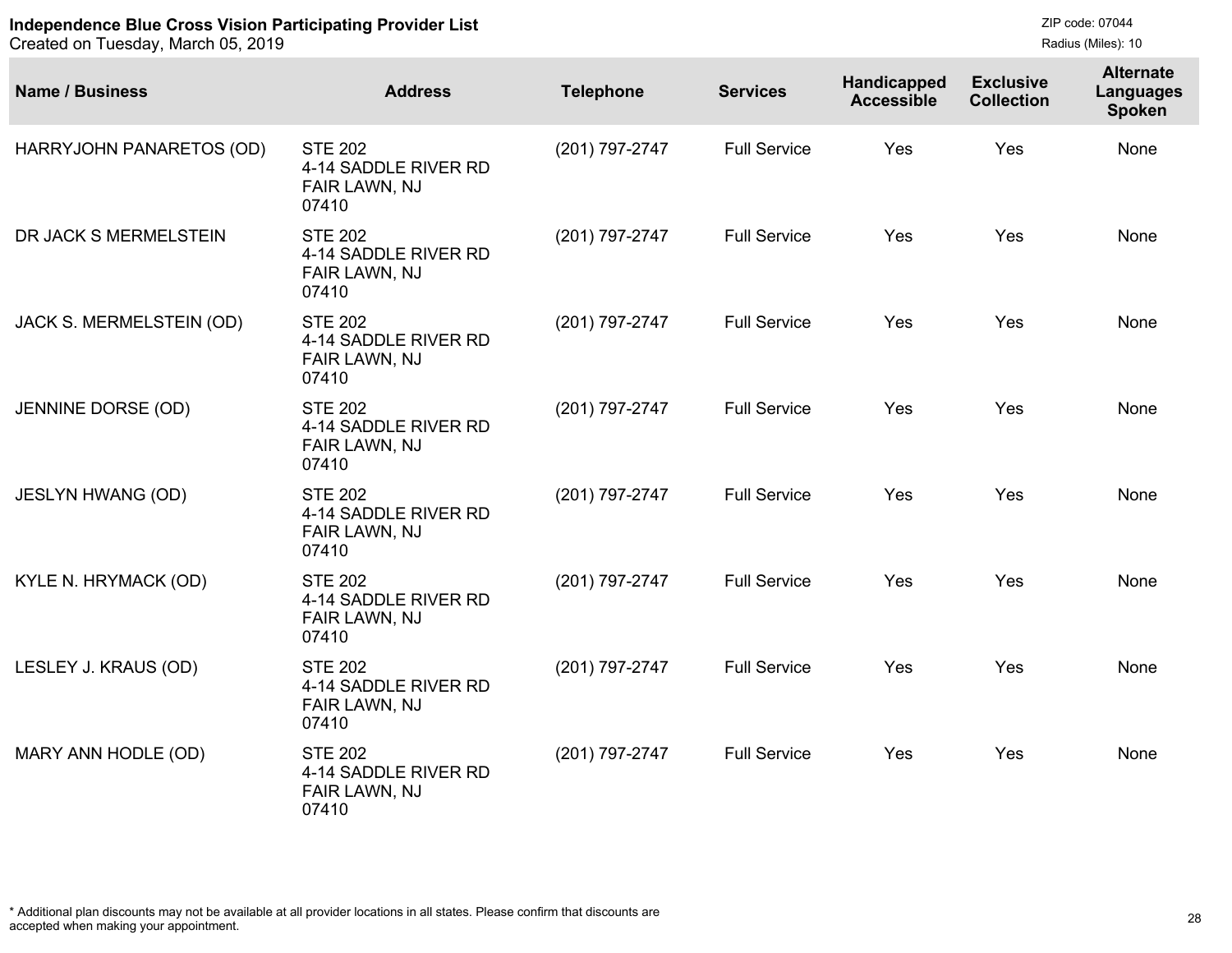```
ZIP code: 07044
Radius (Miles): 10
```

| <b>Name / Business</b>        | <b>Address</b>                                                   | <b>Telephone</b> | <b>Services</b>                                           | <b>Handicapped</b><br><b>Accessible</b> | <b>Exclusive</b><br><b>Collection</b> | <b>Alternate</b><br>Languages<br><b>Spoken</b> |
|-------------------------------|------------------------------------------------------------------|------------------|-----------------------------------------------------------|-----------------------------------------|---------------------------------------|------------------------------------------------|
| ROBERT SHOLOMON (OD)          | <b>STE 202</b><br>4-14 SADDLE RIVER RD<br>FAIR LAWN, NJ<br>07410 | (201) 797-2747   | <b>Full Service</b><br><b>No New Patients</b><br>Accepted | Yes                                     | Yes                                   | None                                           |
| ARTHUR J. FRIEDMAN (OD)       | 1767 MORRIS AVE<br>UNION, NJ<br>07083                            | $(908)$ 964-6046 | <b>Full Service</b>                                       | Yes                                     | Yes                                   | None                                           |
| STEPHANIE TONG (OD)           | 2010 MORRIS AVE<br>UNION, NJ<br>07083                            | (908) 258-0739   | <b>Full Service</b><br>No New Patients<br>Accepted        | Yes                                     | Yes                                   | None                                           |
| <b>RCL INC</b>                | 2010 MORRIS AVE<br>UNION, NJ<br>07083                            | (908) 258-0739   | <b>Full Service</b>                                       | Yes                                     | Yes                                   | None                                           |
| LOWELL S. DAVIS (OD)          | 2115 US HIGHWAY 22 W<br>UNION, NJ<br>07083                       | $(908)$ 851-0063 | Exam Only                                                 | Yes                                     | <b>No</b>                             | Spanish                                        |
| EYE STYLES OF UNION           | 2115 US HIGHWAY 22 W<br>UNION, NJ<br>07083                       | (908) 851-0470   | <b>Contact Lenses and</b><br>Eyeglasses                   | Yes                                     | Yes                                   | None                                           |
| BRADLEY T. DOOLEN (OD)        | 2725 MORRIS AVE<br>UNION, NJ<br>07083                            | (908) 964-6820   | <b>Full Service</b>                                       | Yes                                     | Yes                                   | None                                           |
| <b>UNION OPTICIANS LLC</b>    | 2725 MORRIS AVE<br>UNION, NJ<br>07083                            | (908) 964-6820   | <b>Full Service</b>                                       | Yes                                     | Yes                                   | None                                           |
| <b>BIJAL PATEL (OD)</b>       | 900 STUYVESANT AVE<br>UNION, NJ<br>07083                         | (908) 687-0330   | <b>Exam and Contact</b><br>Lenses                         | Yes                                     | <b>No</b>                             | None                                           |
| CARRIE B. STRAUSS-KISLIN (OD) | 900 STUYVESANT AVE<br>UNION, NJ<br>07083                         | (908) 687-0330   | <b>Exam and Contact</b><br>Lenses                         | Yes                                     | <b>No</b>                             | None                                           |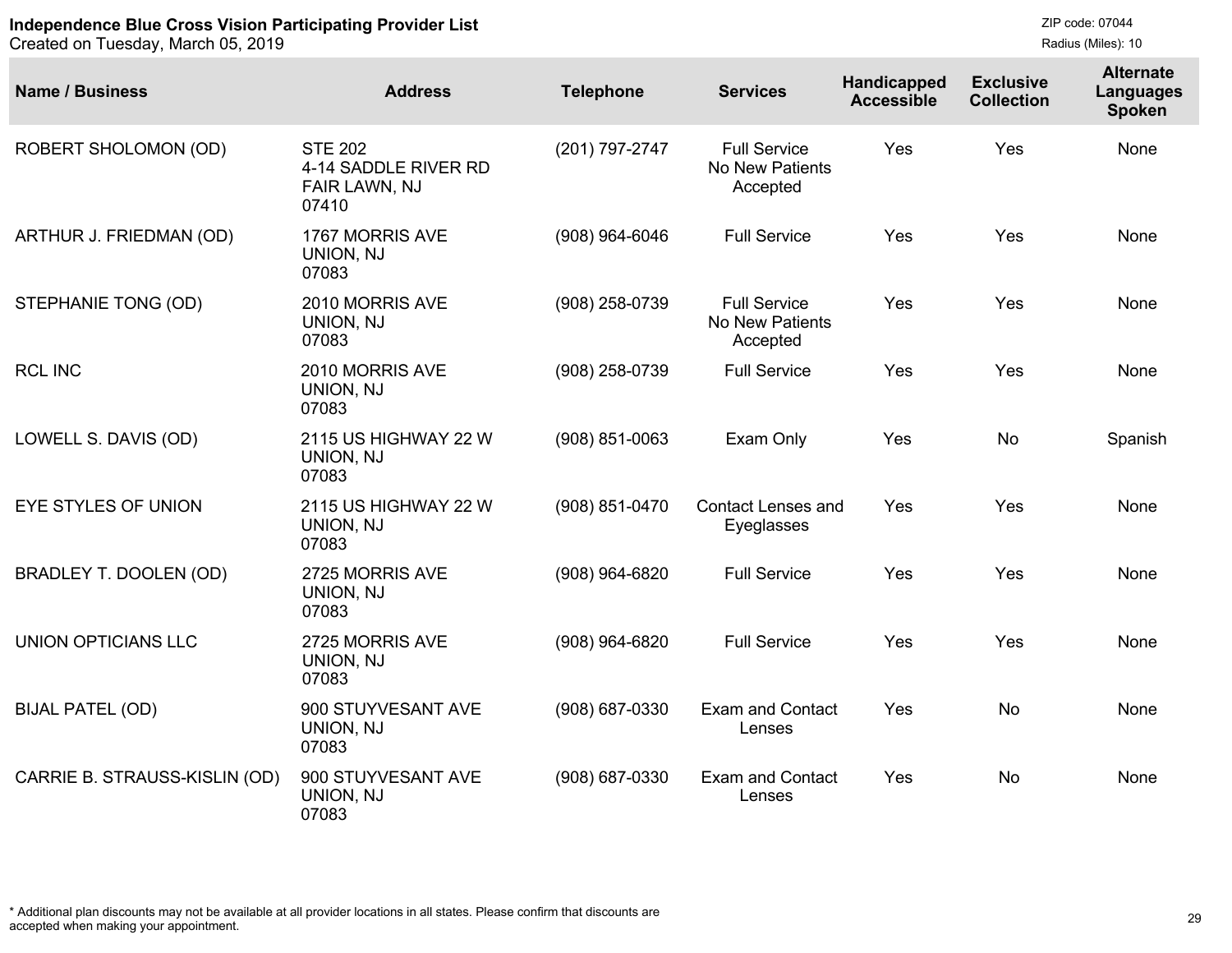Created on Tuesday, March 05, 2019

ZIP code: 07044 Radius (Miles): 10

| <b>Name / Business</b>        | <b>Address</b>                                           | <b>Telephone</b>   | <b>Services</b>                         | Handicapped<br><b>Accessible</b> | <b>Exclusive</b><br><b>Collection</b> | <b>Alternate</b><br>Languages<br><b>Spoken</b> |
|-------------------------------|----------------------------------------------------------|--------------------|-----------------------------------------|----------------------------------|---------------------------------------|------------------------------------------------|
| COREY M. NOTIS (MD)           | 900 STUYVESANT AVE<br>UNION, NJ<br>07083                 | (908) 687-0330     | <b>Exam and Contact</b><br>Lenses       | Yes                              | <b>No</b>                             | <b>None</b>                                    |
| <b>JODIE LUCIA-RICCI (MD)</b> | 900 STUYVESANT AVE<br>UNION, NJ<br>07083                 | (908) 687-0330     | <b>Exam and Contact</b><br>Lenses       | Yes                              | <b>No</b>                             | None                                           |
| KAREN FUHRMAN-KERNER (OD)     | 900 STUYVESANT AVE<br>UNION, NJ<br>07083                 | (908) 687-0330     | <b>Exam and Contact</b><br>Lenses       | Yes                              | <b>No</b>                             | None                                           |
| <b>NICOLE FARNESE (OD)</b>    | 900 STUYVESANT AVE<br>UNION, NJ<br>07083                 | (908) 687-0330     | <b>Exam and Contact</b><br>Lenses       | Yes                              | <b>No</b>                             | None                                           |
| PATRICIA SKRAPARIS (OD)       | 900 STUYVESANT AVE<br>UNION, NJ<br>07083                 | (908) 687-0330     | <b>Exam and Contact</b><br>Lenses       | Yes                              | <b>No</b>                             | None                                           |
| YELENA MARYAMS (OD)           | 900 STUYVESANT AVE<br>UNION, NJ<br>07083                 | (908) 687-0330     | <b>Exam and Contact</b><br>Lenses       | <b>Yes</b>                       | <b>No</b>                             | None                                           |
| <b>INNOVATION OPTICS INC</b>  | 900 STUYVESANT AVE<br>UNION, NJ<br>07083                 | (908) 687-3377     | <b>Contact Lenses and</b><br>Eyeglasses | Yes                              | Yes                                   | None                                           |
| <b>DELTA EYE CARELLC</b>      | FL <sub>1</sub><br>2222 MORRIS AVE<br>UNION, NJ<br>07083 | (908) 964-2130     | <b>Full Service</b>                     | Yes                              | Yes                                   | Spanish                                        |
| ASIMA CUEVAS (OD)             | FL <sub>1</sub><br>2222 MORRIS AVE<br>UNION, NJ<br>07083 | (908) 964-2130     | <b>Full Service</b>                     | Yes                              | Yes                                   | Spanish                                        |
| DR JAMES E HABERMAN           | <b>STE C103</b><br>2333 MORRIS AVE<br>UNION, NJ<br>07083 | $(908) 688 - 4000$ | <b>Full Service</b>                     | Yes                              | Yes                                   | None                                           |